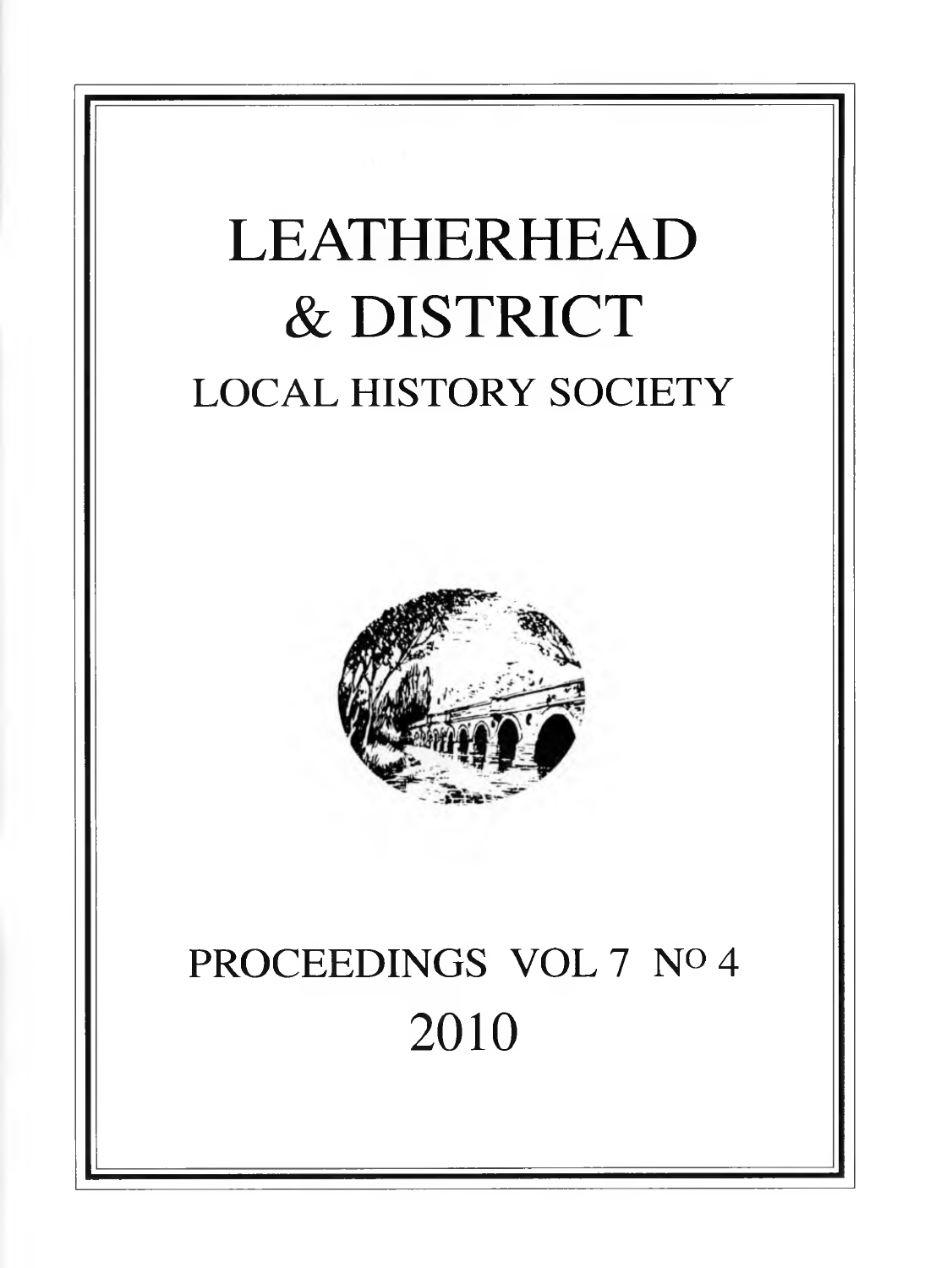#### **SECRETARIAL NOTES**

The following Lectures, Visits and Walks were arranged during 2010:

| January 15 <sup>th</sup> | Lecture: 'The famous and Infamous of Leatherhead' by Edwina Vardey                                                                         |
|--------------------------|--------------------------------------------------------------------------------------------------------------------------------------------|
| February 19th            | Lecture: 'Francis Frith : The Photographer' by David Edney                                                                                 |
| March $17th$             | Joint visit with the Friends of Leatherhead Museum to the the Lightbox Gallery/<br>Museum and The Mosque in Woking arranged by Fred Meynen |
| March 19th               | Lecture: 'The Work of the Surrey Archaeological Society' by David Calow                                                                    |
| April 16th               | The Society's 63rd Annual General Meeting, followed by a Lecture 'Milner'<br>House' by Peter Tarplee                                       |
| May 21st                 | Lecture: 'Early Saxon Landscapes in Surrey' by Chris Howkins                                                                               |
| June 16th                | Visit to St Mary's Church, Stoke d'Abernon arranged by John Wettern                                                                        |
| September 17th           | Lecture: 'Early Motoring in Surrey ' by Gordon Knowles                                                                                     |
| October 15th             | Lecture: 'Just Fish : Recollections of a Village Fishmonger' by Ron Fowler                                                                 |
| November 19th            | Lecture: 'Searching for Stane Street: Mickleham to Ewell' by Alan Hall                                                                     |
| December 17th            | Presentations by Members on 'My Favourite Building: Worldwide'                                                                             |
|                          | as part of the Christmas Social evening                                                                                                    |

*Members of The Society led walks around the district and gave talks to organisations during the year. A visit to historic places in Reigate in July was cancelled through lack of support* 

Number 3 of Volume 7 of the *Proceedings* was issued in February 2010.

#### 63rd ANNUAL GENERAL MEETING

*Held at the Letherhead Institute*

The Report of the Executive Committee and the Accounts for the year 2009 were adopted. The Oflicers and Committee members elected to serve until the next AGM are shown below.

#### **OFFICERS AND COMMITTEE FOR THE YEAR 2010-2011**

| President                     | <b>GORDON KNOWLES</b>                      |
|-------------------------------|--------------------------------------------|
| <b>Past Presidents</b>        | STEPHEN FORTESCUE, DEREK RENN, LINDA HEATH |
| Vice-President                | <b>PETER TARPLEE</b>                       |
| Chairman                      | DAVID HARTLEY                              |
| Secretary                     | VIVIEN HOLLINGSWORTH                       |
| Membership Secretary          | DAVID WALL                                 |
| <b>Treasurer</b>              | <b>DAVID LOKKERBOL</b>                     |
| Editor                        | <i>BARRY COX</i>                           |
| Museum Curator                | Vacant                                     |
| Treasurer, Museum Trust       | <b>DOUG HOLLINGSWORTH</b>                  |
| Sales Secretary               | <b>GOFF POWELL</b>                         |
| Archaeology Secretary         | DAVID HARTLEY                              |
| Programme & Lecture Secretary | <b>FRED MEYNEN</b>                         |
| Librarian                     | <b>PETER WELLS</b>                         |
| Newsletter Editor             | <b>MARTIN WARWICK</b>                      |
| Website Manager               | FRANK HASLAM                               |
| Committee Member              | LINDSAY TRIM                               |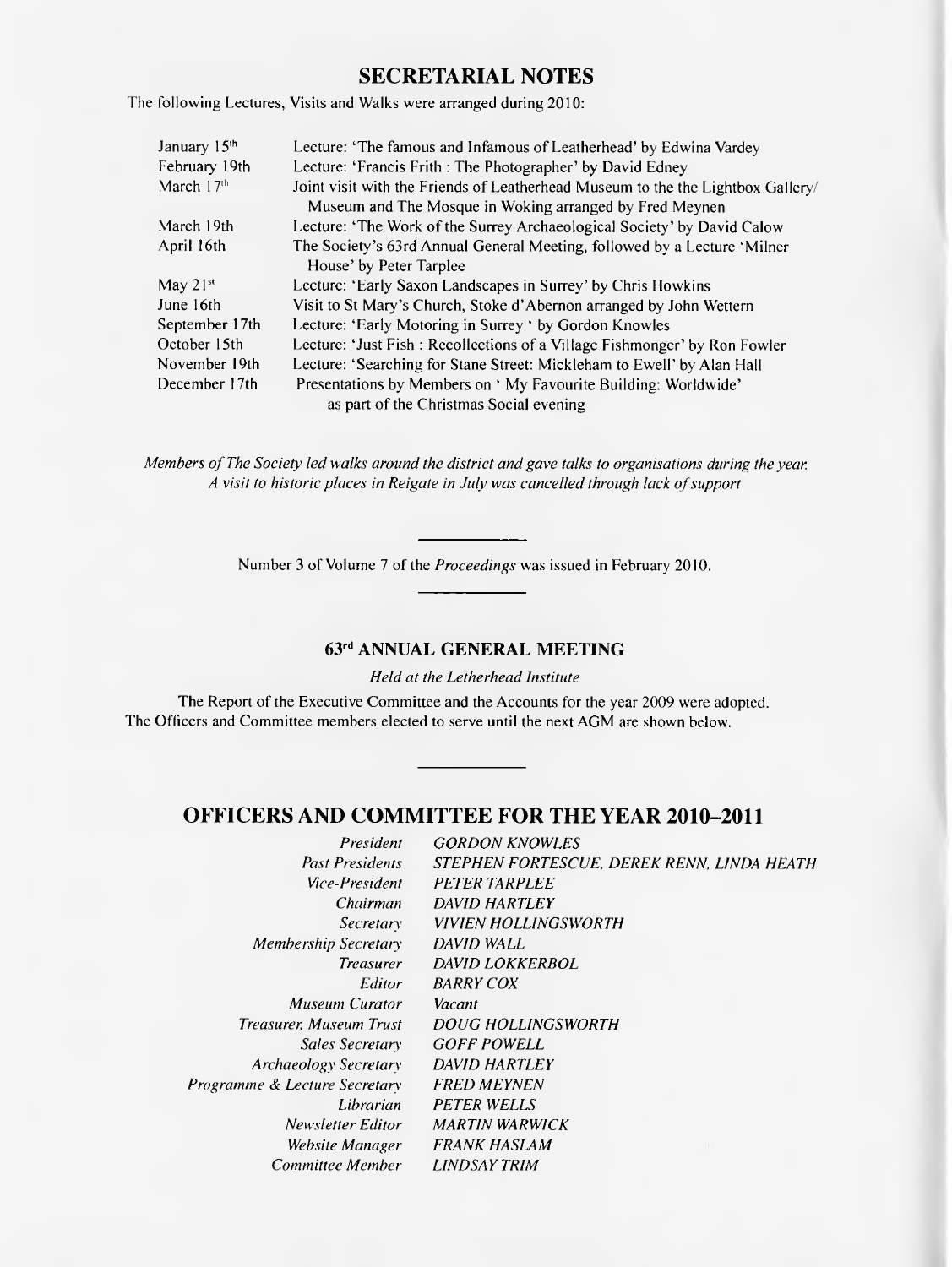## **Leatherhead and District Local History Society PROCEEDINGS**

## **Vol. 7, No. 4**

## **2010**

## **CONTENTS**

*Page*

| Marriage, baptism and families in Great Bookham 1695–1730. WILLIAM WHITMAN     |                      | $\overline{2}$ |
|--------------------------------------------------------------------------------|----------------------|----------------|
| Zebedee Lovemore and a question of slavery. BRIAN BOUCHARD                     |                      | 10             |
| Edward Abraham de Grave (c. 1792–1864), scalemaker. BRIAN BOUCHARD             | $\ddot{\phantom{a}}$ | 13             |
| Captain Alfred Parish R.N.R., F.R.G.S. of <i>Elmfield</i> , Barnett Wood Lane, |                      |                |
|                                                                                |                      | 15             |
| The cottages of Woodfield and Ashtead Common. BERYL WILLIAMS                   |                      | 19             |
|                                                                                |                      | 27             |
|                                                                                |                      |                |

#### *Illustrations Page*

| Fetcham Cottage $\cdots$ $\cdots$ $\cdots$ $\cdots$ $\cdots$ $\cdots$ $\cdots$ $\cdots$ $\cdots$ $\cdots$ | 14 |
|-----------------------------------------------------------------------------------------------------------|----|
| Plan of part of the Greville Park Estate, Ashtead, in 1890                                                | 15 |
|                                                                                                           | 16 |
| Captain Parish's former residence, <i>Elmfield</i> , Barnett Wood Lane, Ashtead                           | 16 |
|                                                                                                           | 17 |
| One pair of the Weller cottages $\cdots$ $\cdots$ $\cdots$ $\cdots$ $\cdots$ $\cdots$ $\cdots$ $\cdots$   | 21 |
|                                                                                                           | 25 |
|                                                                                                           | 27 |
|                                                                                                           | 27 |
|                                                                                                           | 29 |
|                                                                                                           | 29 |

© Leatherhead and District Local History Society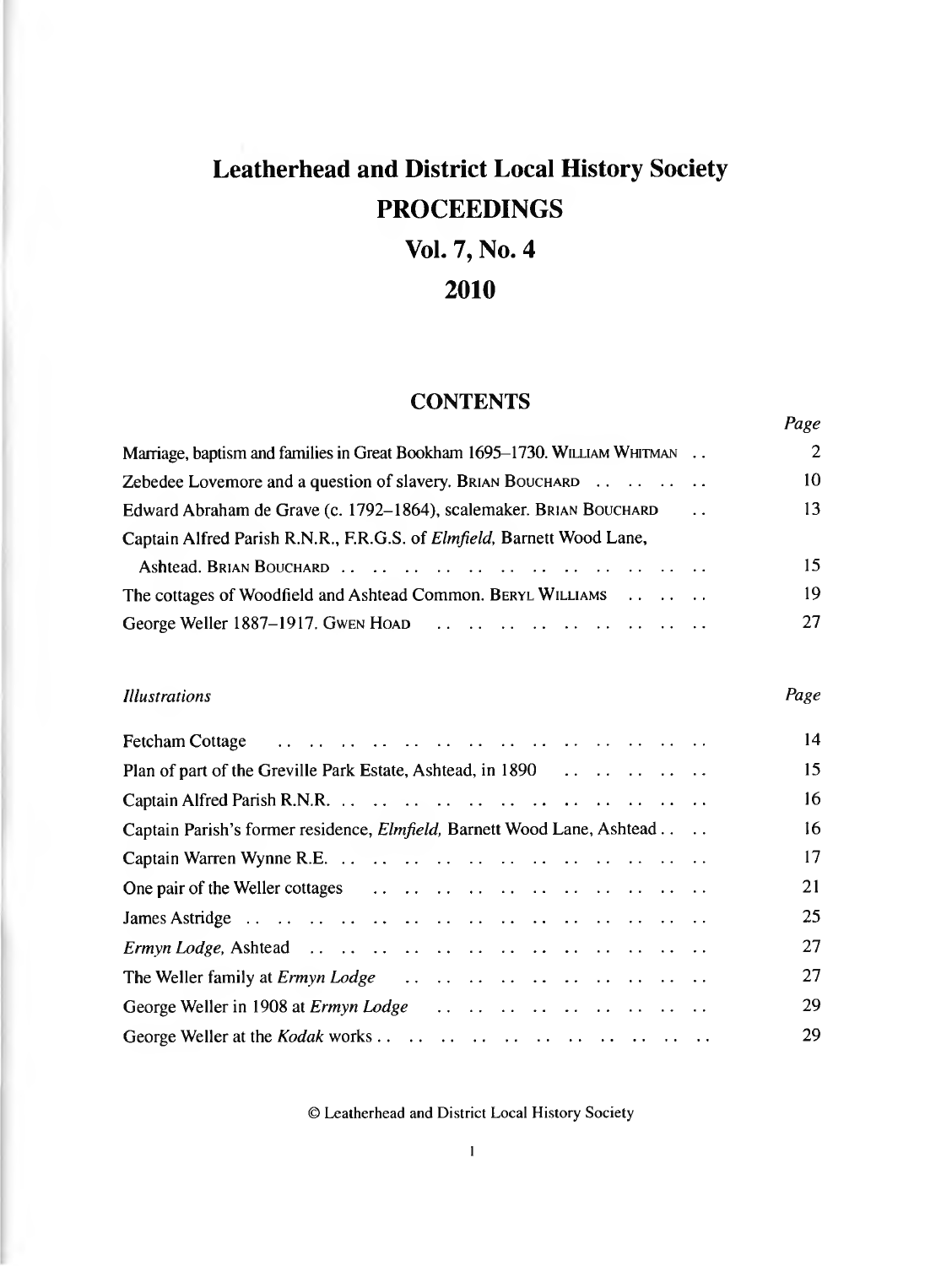## **FAMILIES, MARRIAGE AND BAPTISMS IN GREAT BOOKHAM, 1695-1730**

By WILLIAM WHITMAN

#### **Introduction**

This study was started in order to investigate the possibility of using Church records to obtain some idea of the size and nature of families during the period 1695-1730, which is the earliest period for which suitable transcribed records are readily available. This period comes after the abolition of civil marriages before a Justice of the Peace, which had been lawful during the period of the Commonwealth 1649-1660. However, 'common law' marriages, not solemnised in Church, were recognised legally until the passage of the 1753 Marriage Act. This law was enacted to rectify perceived abuses of the system, by requiring both parties to sign the Register [or to make their mark], by making the calling of banns a normal requirement and by requiring officiating clergy to be licensed. After this time 'common law' marriages were not recognised as legal.

Earlier marriage records tend to be restricted to just the names of bride and groom but, after 1690, the parish affiliations are commonly recorded. In the same way baptismal records after 1695 include father's names and sometimes other information. The main repository of Church records for Surrey is the Surrey History Centre, which holds the original registers as well as micro-fiche copies and, most usefully for this purpose, typed transcripts that have been made available by the Society of Genealogists.

#### **Method**

A transcript was made of all the 421 baptisms registered in Great Bookham between 1695 and 1731; these were classified by date and by surname. The records usually give the surname and Christian name of the child together with the Christian name of the father. Sometimes the father's occupation is recorded, more rarely the name of the mother. There are a few entries for 'baseborn' children that give the name of the mother but not the father. A transcript was also made of all the 106 Great Bookham marriages recorded between 1695 and 1726. These give date, Christian and surname of bride and groom and their respective parishes. (Owing to the limitations of space, it was not possible to print the transcripts of baptisms and marriages here, but a complete hard copy of each has been deposited as part of the Local Studies Library in the Surrey History Centre, 130 Goldsworth Road, Woking, GU21 6ND, and also in the Leatherhead Museum and Leatherhead Library.)

Marriage registers from some other local parishes were also examined and transcripts made of marriages in which one party was from Great Bookham. Twenty one such marriages were identified during the period. These are listed in Table 1, together with a number of other marriages before this period that are included for interest.

A record on computer of all the 394 burials recorded at St Nicolas during this period is also available. If we assume a life expectancy of 50 years, this would suggest a population of about 500 people through this period. The burial and baptism rates (Table 2) are fairly steady during this time, indicating that the population of the village was not changing greatly.

#### **Analysis**

The baptism data make it possible to identify families with some confidence, because all the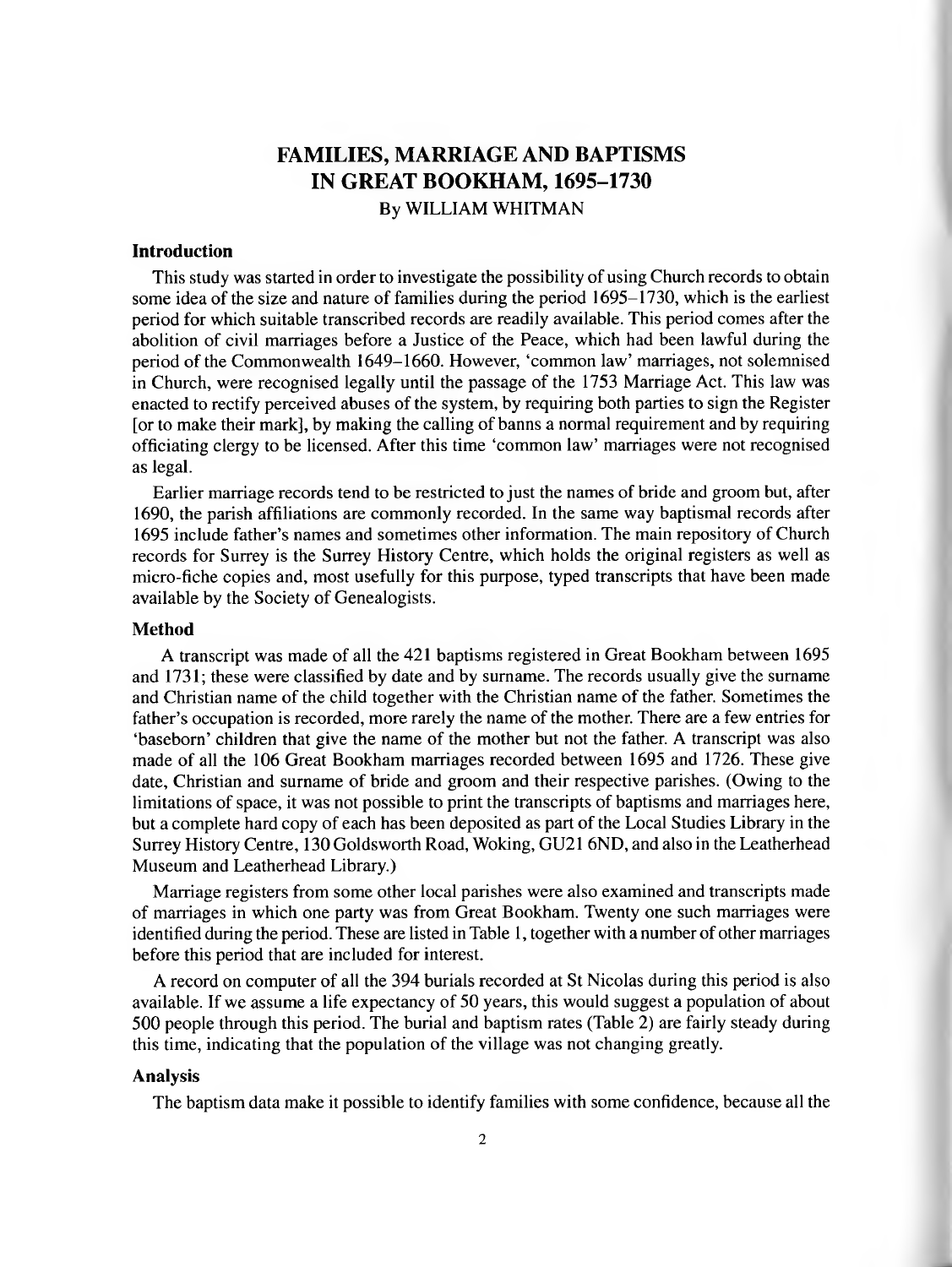children born to a man with the same surname and Christian name in a limited period are likely to belong to the same family. The method may underestimate the size of some families and will not recognise partnerships that were childless, nor will it identify children who were not baptised. All these factors are more likely to lead to the method giving a low estimate.

The number of families counted was 164, with 416 children baptised [table five]. It is likely that at this time nearly all children would be baptised. There were 35 families with four or more children.

| No. of children |  |  |  |
|-----------------|--|--|--|
| No. of families |  |  |  |

Just under one half of the children were bom to families with four or more children. Five children were described in the register as 'baseborn', with only a mother's name given in the baptismal register. These have not been included in the totals. The rate of formation of families over the 37 year period was thus 4.43/year. The number of marriages solemnised at St Nicolas, Great Bookham during the period was 106: a rate of 2.86/year. Comparison of these two figures shows that the rate of formation of families was greater by a half than the rate of marriages. This suggests that about one in three marriages was a 'common-law' marriage; such marriages were less expensive and might suit some Puritan families who were reluctant to go to Anglican churches.

#### **Marriages**

It is evident from the register of marriages that about half of them do not include a partner from Great Bookham. It is possible that in some cases one of the partners may have moved from Bookham and returned to their 'home' village to marry in the presence of family and friends, but in 28 cases neither party can be traced as a family name among the burial and baptism records at St Nicolas. Some at least of the marriages may have been 'under-age' marriages or elopements. In other cases Great Bookham may have been chosen because of the vicar or because there was a danger of disease elsewhere.

There were 96 marriages registered in the period 1695-1726. In 27 cases the groom was recorded as being from Great Bookham. With only one exception, they married brides from the parish; the one exception was a girl from the neighbouring parish of Fetcham. Ten girls from Bookham married men from other parishes. In three of these cases an entry in the baptism register corresponds to the marriage of a bride from Great Bookham to a man from another parish: these are Elizabeth Bourn/W'm Meeres of Fetcham, Sarah Stodal/John Palmer of Letherhed, Mary Phillis/W'm Shering of Fetcham. There are no entries for the other names, nor for Joyes, in the death registers.

Of the 55 surnames of brides in the list, 13 are in the register of deaths, so it is possible that they had family in the village. On the other hand, 80 of those married at St Nicolas, Great Bookham during this period have no apparent link with the parish, the criteria being: no surname entry in the register of baptisms and no entry in the registers of deaths during the period around the marriage. Of course, some Great Bookham parishioners will have married in other parishes, and some of these marriages are listed in table 1. Rather more men than women married out of their parish.

The 21 marriages from neighbouring parishes that included a partner from Great Bookham were: eight in Little Bookham, seven in Dorking, two in Leatherhead, three in Mickleham and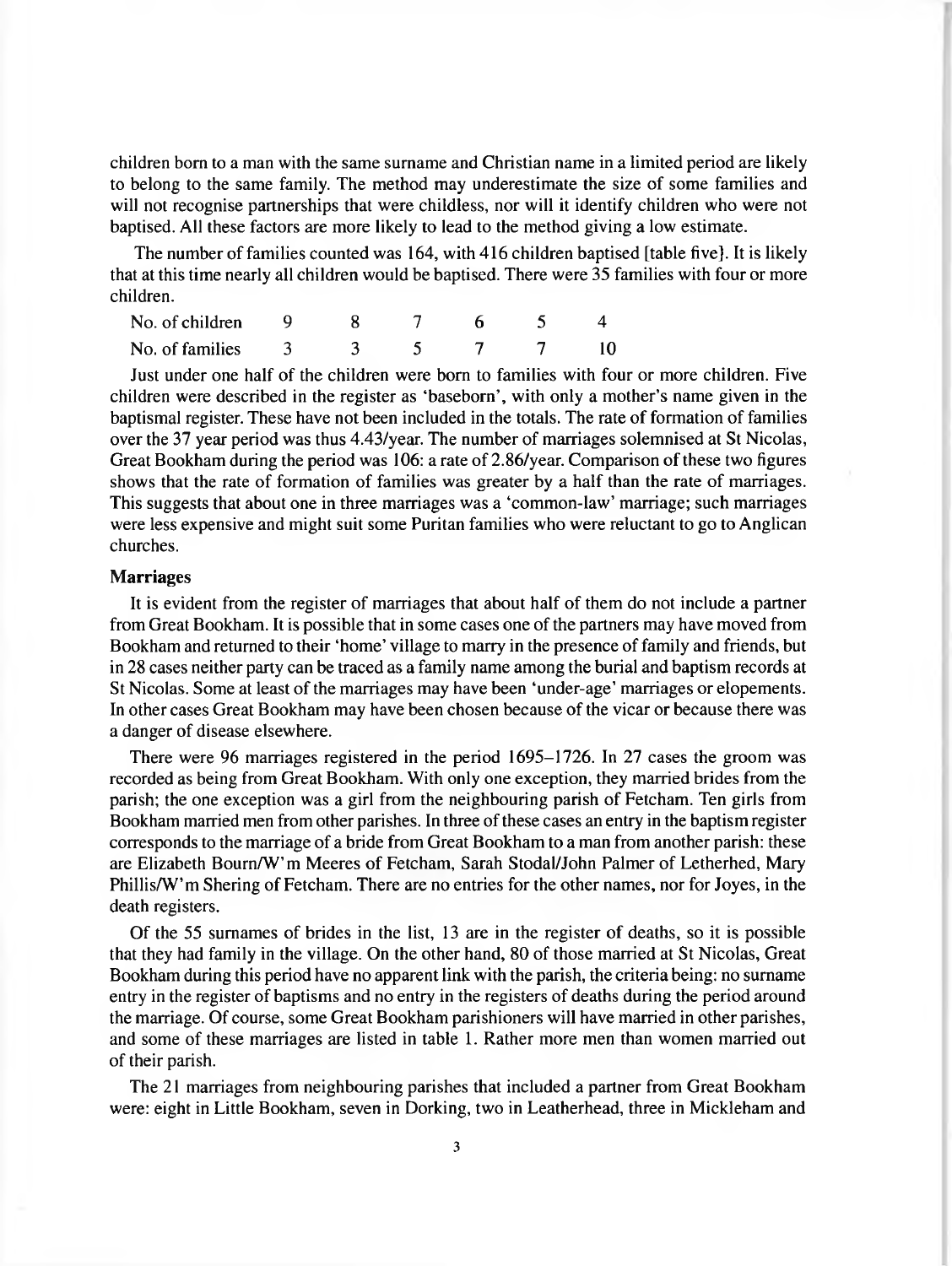one in Effingham. At Little Bookham, two men and six women were from Great Bookham, but in the other churches nine men and only three women were from Great Bookham. Children from ten of the marriages appear to have been baptised at St Nicolas.

#### **Conclusions**

- 1. Great Bookham was a parish with a population of 500, or fewer, at this time.
- 2. In this period 164 families had 416 children baptised but only 106 marriages were celebrated.
- 3. At least one third of the unions were 'common-law' marriages not celebrated in Church.
- 4. Eighty of those persons married at St Nicolas during this period had no apparent link with the parish.
- 5. Twenty eight of the marriages were between partners neither of whom had an apparent link with the parish.

#### **ACKNOWLEDGEMENT**

My grateful thanks are offered to Mr Derek Renn who read through my draft, identified some of my worst errors and encouraged me to hope that others may find something of value in my study.

#### **Detailed Examples of Some Marriages**

Baker Stephen Baker married Susanna Virgo in 1717. A Susan Virgo, daughter of Henry, was baptised in 1697. Two children of Stephen were baptised: Mary 1718 and Stephen 1721. A Stephen Baker was buried in 1725, the only eighteenth century Baker burial. Henry Virgo was buried in 1701.

Blundell Thomas married Elizabeth Hamdon in 1700 and William married Rebeckah Hubbard in 1709. There are in the registers records of the baptisms of: 1704 Jane, 1706 Richard, 1712 Anne, 1722 George, children of Thomas. There are records of 1721 Anne and 1723 John, children of William.

There are numerous Blundel[l]s in the burial registers covering a long period. Some relevant ones may be: 1706 widow Blundel, 1715 Anne, 1723 John, 1723 Mary, 1725 Elizabeth, 1728 William, 1732 Rebekah, 1732 Thomas, 1748 Ann.

Boughton Richard married Mary Waterer in 1697, both of these were established Bookham families. Edward married Sarah Croucher in 1709. Richard and Mary had three children: 1702 John, 1705 Susanna, 1708 Elizabeth. Edward and Sarah had eight children, three of them called Sarah in 1710, 1715 and 1719. The others were 1712 Mary, 1717 Elizabeth, 1724 Richard, 1727 John and 1728 Thomas.

There are over 30 Boughtons in the pre-1865 burial registers; two of these, in 1708 and 1711, are for a Sarah Boughton. There is a tombstone in the churchyard in memory of Elizabeth Waterer [66] died 1814 and of her sister Sarah Hall [69] died 1817

Joseph Boughton of Great Bookham married Margaret Johnson of Fetcham at Little Bookham in 1687. There is no baptism record of children bom to a Joseph Boughton.

Burgess Edward Burgess of Little Bookham married Mary Batt of GB at Dorking in 1717.

Two children of Edward were baptised: Mary in 1720 & Edward in 1726.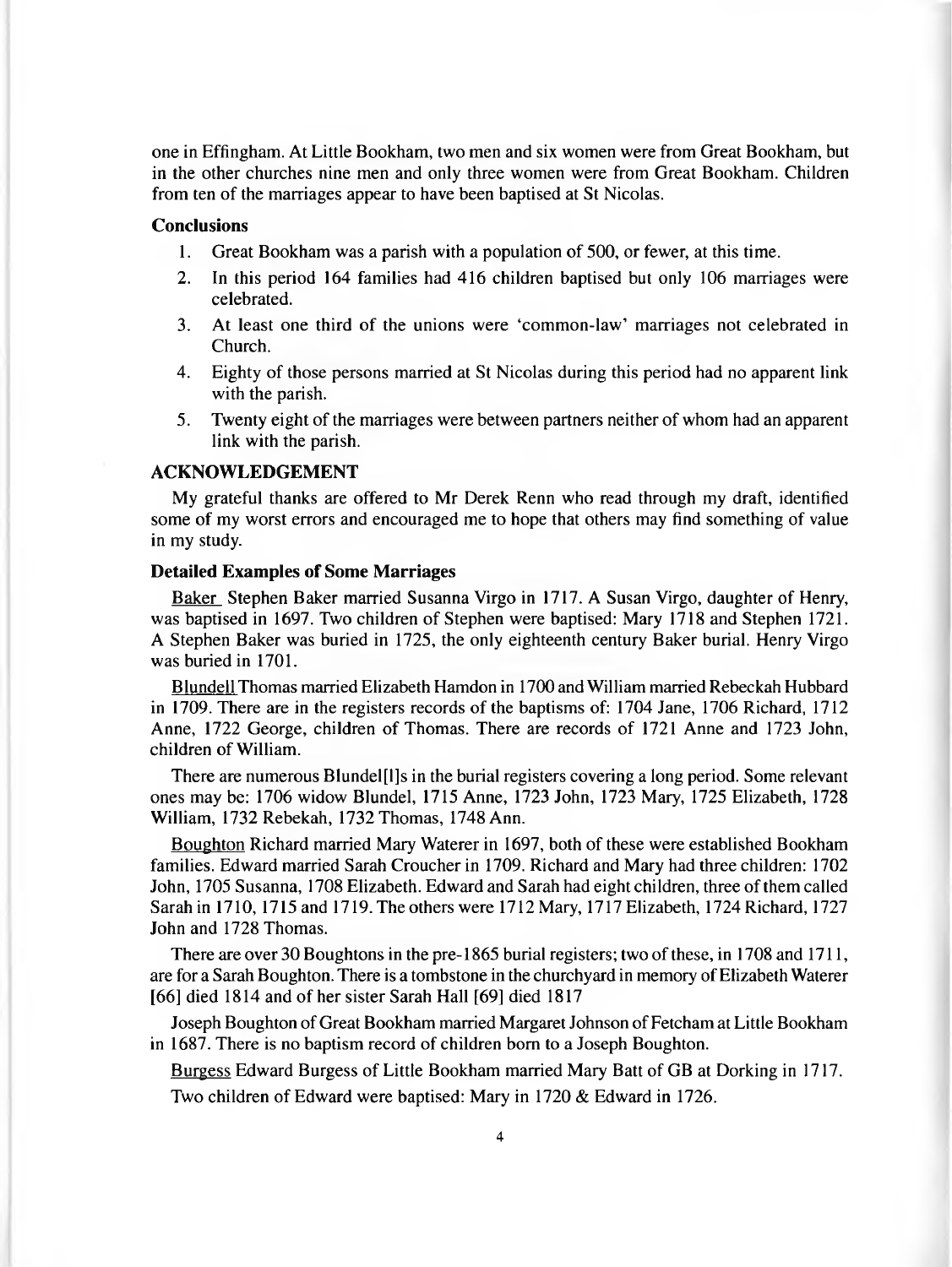A Richard Batt was baptised in 1697 and there are several Batts in the burials register at about that time. An Edward and a Mary Burgess were buried in 1726

Cooper John Cooper and Mary Cook, both of Bookham were married in 1704. There are three baptisms, of children of John, recorded: Anne 1706, Ann 1707 and William 1710. An Anne Cooper was buried in 1709, a John in 1733 and a Mary in 1745.

Dennier John Dennier of Great Bookham married Mary Spurling of Dorking in Dorking in 1706. There are a number of spellings in the registers [Dennier, Dennyer & Denyer]. A child of John Dennier, Sarah was baptised 1707. Another Sarah, daughter of John Denyer was baptised in the same year and a son of John Denyer was baptised in 1710. Two John Denyers were buried in 1748 and 1752, and a Mary Denyer was buried in 1745. Francis Denyer, a labourer, married Hannah Peter of Great Bookham in 1702 at Little Bookham. There were children baptised in 1702 and 1705, but the mother of later children is recorded as Susannah.

Fenn Richard F[P]enn married Margaret Snaper in 1715. There are no Snapers in the baptism or burials register. Three children of Richard were baptised: Richard 1725, William 1726 and Francis 1731. There are two Fenn burials recorded: Jane 1729 and Richard 1725.

Grainger Charles Grainger married Mary Blundell in 1716. There are five baptisms of children of Charles: 1717 Charles, 1719 Samuel, 1721 a son, 1727 Mary, 1728 Ann. There are burial records of Graingers after 1732: Benjamin 1732 & 1737, Charles 1742 & 1768, Joseph 1733 & Mary 1728 as well as others later. (There are numerous Blundells in the register.)

Heath George Heath, a 'husbandman', married Mary King, who was also from Bookham, in 1695. There are seven children of George Heath in the baptismal registers: George 1696, John 1697, Mary 1700, George 1701, Thomas 1705, Elizabeth 1707, Ann 1712. There is no record of the burial of the infant George bom in 1696, but a Thomas Heath was buried in 1705. There are quite a lot of Heaths in the burials registers of the period, and a few Kings.

W'm Heath of Great Bookham married Elizabeth Woods of West Horsley in W Horsley, 1690. There is no record of children of a W'm Heath in the registers.

Holt Richard Holt of Wooton married Elizabeth Stone of the same parish in Great Bookham in 1709.

There is in the register an Andrew Holt, miller, who was the father of four children baptised : 1696 Mary, 1700 Richard, 1705 Elizabeth, 1706 Thomas. These are unlikely to be the same family. There are burials of Holts in the register: Andrew 1680, 1711, 1757, Jone 1767, Mary 1729, Thomas 1739 and William 1650. There are numerous Stones in the burial registers

Hudson John Hudson, GB, married Mary Worsel in Dorking in 1711. In 1718 John Hudson son of John was baptised and in 1719 Mary Hudson, with no father's Christian name recorded, was baptised. There are about 20 Hudsons in the burial registers, including a 'widow' Hudson in 1735 and a John in 1743.

Lee John Lee, husbandman, married Elizabeth Moor in 1705; both were from Bookham. There are three baptisms of children of John: 1708 John, 1709 Abraham, 1712 Mary. An Elizabeth Lee was buried in 1725. There are numerous Lee entries in the registers and numbers called Moor/Moore/More.

Loveland William Loveland and Elizabeth Tanner were married in 1695. These were both frequent Bookham names. There are five Loveland baptisms during the period; the first, of Eliza in 1695, does not give the father's Christian name, but the other four (1696 Mary, 1698 Elizabeth,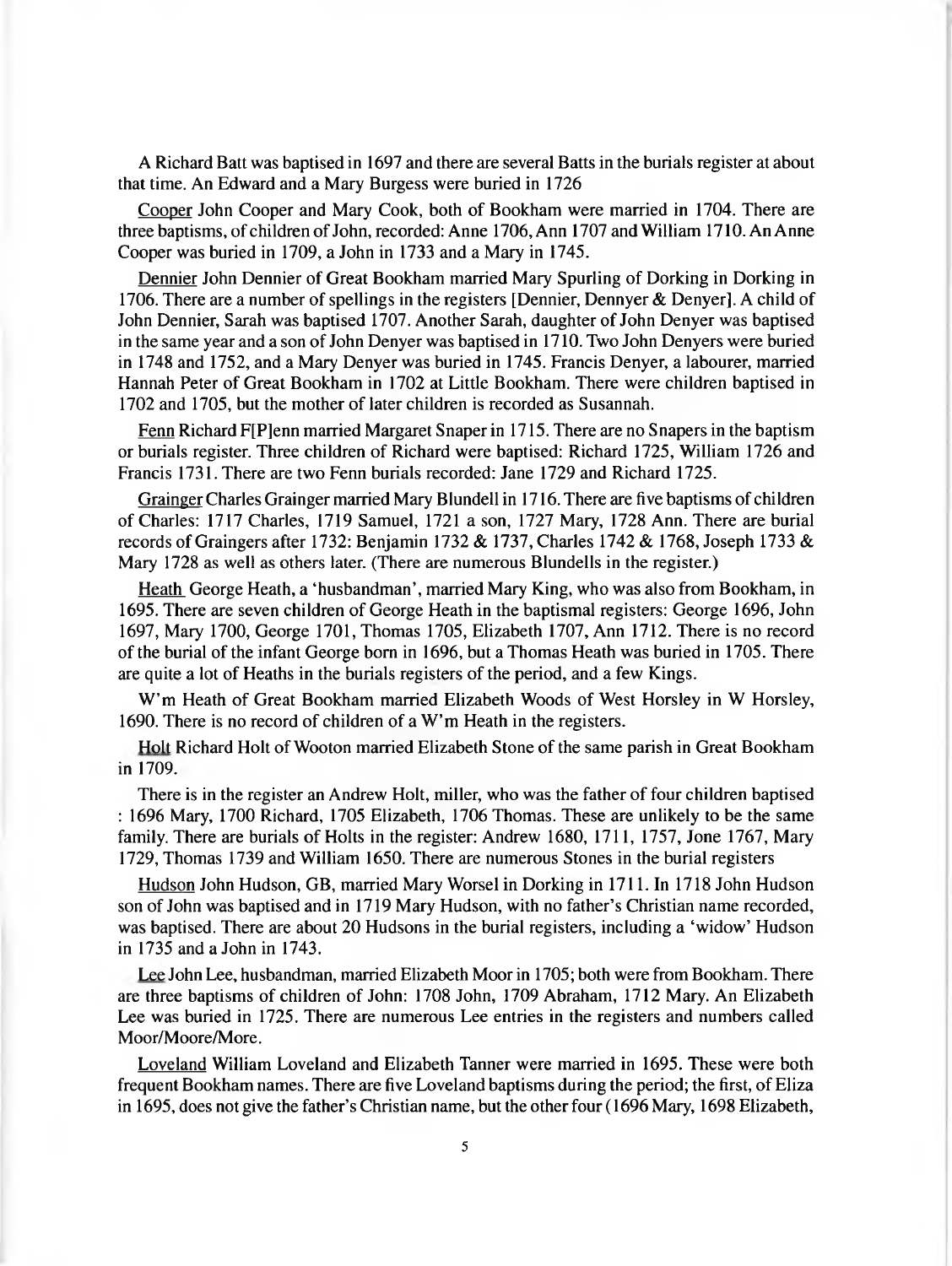1700 Martha, 1706 Susanna) were fathered by William, who in the last entry is described as a 'shopkeeper'. An Eliza Loveland was buried in 1696.

Matter There are a large number of Marter, Martir and Martyr names in the burial records, but the baptismal records for this period have Christian names of Thomas and John for the father and not Edward. There is no Edward Marter in the burial records but there are a number of Cheesmans. It seems likely that Edward Marter, of Stoke d'Abernon, married Anne Cheesman whose family were living in Bookham in 1713 and that they went to live in Stoke d'Abernon. In 1701 John Martyr of Great Bookham married Margaret Wheeler of Mickleham. There are two children of a John Marter in the baptism registers: John 1703 and Anne 1704. A John Martyr was buried in 1742.

Meeres William Meeres, of Fetcham, married Elizabeth Bourn in 1715. There are two children: 1716 William, 1717 Thomas in the register of baptisms. There are no entries in the burials register. There were three children of a James Bourn baptised 1717-1720. There are a lot of Bourns in the burials register.

Moor In 1717 Stephen Moor and Elizabeth Clark, both of Great Bookham, were married. There are no children in baptism register. A Stephen Moore was buried in 1745 and an Elizabeth Moore was buried in 1791. There are numerous Clarks in the burials register

Palmer There were lots of 'Palmers' living in Bookham. They appear in the earliest burial registers in 1639 etc. There are about 30 entries before 1865.AJohn Stodal was buried in 1719, the only entry in this name. John Palmer, of Letherhed, married Sarah Stodal in 1716. They had five children: John baptised 1716, buried 1717, John baptised 1718, buried 1719, Sarah baptised 1720, John baptised 1723, father described as blacksmith, Mary baptised 1727. There was also a John buried in 1724, but this may not have been the boy born in 1723 as there was also a John baptised in 1712, a son of John Palmer J'nr who also fathered Robert in 1713 and Jane in 1717. A Sarah Palmer was buried in 1729 and also in 1754 and 1769. John Palmers were also buried in; 1743 and 1774.

Phips The marriage between William and Frances Hurst took place in 1715 [possibly a second, short, marriage], all eight children of William, a gardiner, were bom between 1695 and 1709: Thomas baptised 1695 buried 1695, John baptised 1696, Thomas baptised 1700, John baptised 1701, Francis baptised 1703 buried 1703, Richard baptised 1704, Elizabeth baptised 1706 buried 1712, Job baptised 1709 buried 1710. A Frances Phups was buried in 1716. There are two burials of a William Phips recorded, in 1719 and 1730. There is no record of the burial of a John Phips There are no other baptisms of Phips in the records between 1695 and 1731. A William Hurst was buried in 1797.

Saver Richard Sayer married Ann Mainwaring in 1698. Both were from Bookham. In 1698 Thomas, son of Richard was baptised. Three children of Thomas were born: 1725 Edward, 1727 Thomas, buried 1728, 1727 William, buried 1728. A Richard Sayer was buried in 1715.

Saywell Thomas Saywell, a 'gardiner' married Margaret Richbell in 1698; both were from Bookham families. There are six children in the baptism register (Harriet 1698, John 1703, Harriet 1708, Frend 1709, Charles 1711, Elizabeth 1718), although no Christian name is given for the father of the sixth. Only two Saywell deaths are recorded: Charles in 1725 and Thomas in 1727.

Shering [or Sherring, or Sheering], William Shering of Fetcham married Mary Phillis of Bookham in 1711. There are two baptisms recorded: William in 1712 and Thomas in 1713.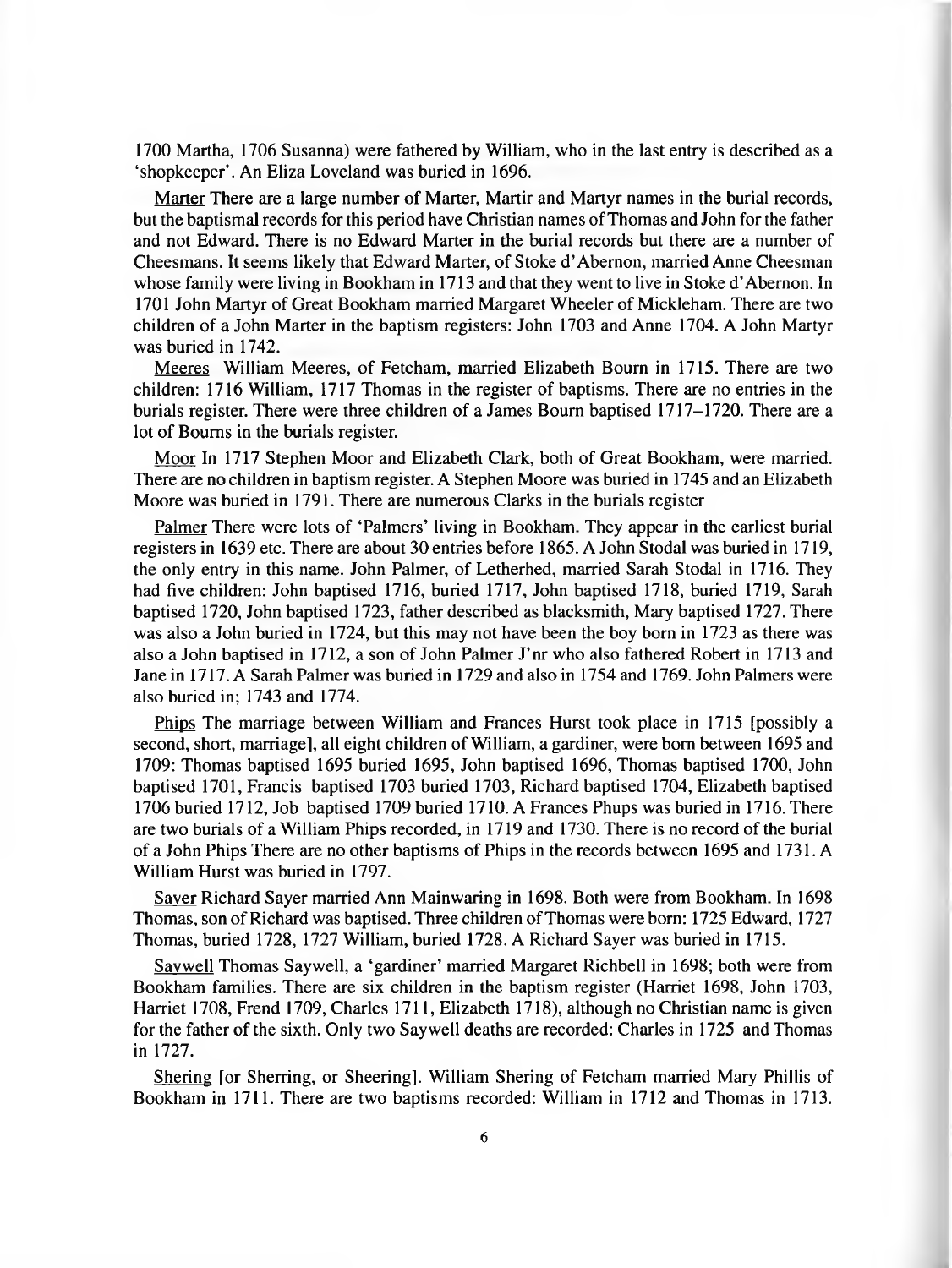Thomas Sheering of Great Bookham married Mary Arrow of Mickleham in Mickleham in 1702. There are at least six children of a Thomas Sheering, labourer, in the register: Thomas 1703, Thomas 1704, Joseph 1708, Elizabeth 1710, Stephen 1716 and Daniel 1718. There is also an Ann Sherwin bom to a Thomas in 1707. The only Shering in the Burial Registers is Daniel [died 1719] who may be the child born to Thomas in 1718.

Sinks [Sink, Sinke], Robert Sinks married Katherine Stanton in 1696. Both were from Bookham. The baptism records show two children: Katherine baptised 1697 and John 1700. In 1698 a Robert Sink was baptised, the son of John Sink, possibly a brother.

Tanner Richard Tanner, of Cobham, married Anne Eade in 1726. There were six children of Richard Tanner, labourer, baptised: 1697 Sarah, 1698 Richard, 1704 John, 1706 Edward, 1709 William, 1715 Mary. The burials record lists 11 Tanners from 1657 to 1856, but the only three in the eighteenth century were: 1730 Richard, 1736 Matthew and 1752 Richard. Elizabeth Eade was buried in 1785 and William Eade in 1794. There are no Eade baptisms recorded.

Wilson George Wilson, of St Dunstan in the West, London, married Sarah Appleby, of St Andrews, London in 1720. There are six baptisms recorded, all with Thomas as the father: Elizabeth 1706,Ann 1709, Mary 1713, John 1715,William 1717, Henry 1718, George 1721.In the burials record are found: William 1717, Henry 1719, Thomas 1728 and 1738 and Elizabeth 1792. There are nine Wilsons in the burial registers but no Applebys. There are no Appleby baptisms recorded.

Wood There are two Wood marriages in the Great Bookham Register. John Wood of Wamham married Mary Stone of Capel in 1708. There are no children recorded and it is probable that Mary was a Bookham girl who moved to live with her new husband in Wamham. The other marriage was between two Bookham residents, George marrying Anne Jolley in 1708. There are 21 Wood christenings between 1695 and 1731 but the only one naming a George Wood as father was that of Ann in 1696. There are also two without a father's Christian name but these were also before the marriage: in 1695 and 1701. There are no burial records for Jolley at this period. William Wood, maltster, married Jane Cooke of Effingham at Effingham in 1701. He was the father of six children baptised in 1702 Mary, 1703 Elizabeth, 1705 Jane, 1706 Thomas, 1707 Katherine and 1709 John. The burials register lists an Elizabeth Wood dying in 1715 and 1781, Jane in 1716 and 1763, and John in 1710, 1715 and 1766.

|  |  |  |  |  |  |  |  | Table 1—Some Marriages out of Bookham |  |
|--|--|--|--|--|--|--|--|---------------------------------------|--|
|--|--|--|--|--|--|--|--|---------------------------------------|--|

| <b>DATE</b> | <b>NAME</b>     | <b>PARISH</b> | <b>NAME</b>       | <b>PARISH</b> | <b>REGISTER</b> |
|-------------|-----------------|---------------|-------------------|---------------|-----------------|
| 1640        | Hiller, Chris'  | <b>GB</b>     | Shore, Ann        | Mick'm        | MICK'M          |
| 1648        | Carter, Thos    | Dork'g        | Bothwell, Jane    | GB            | DORK'G          |
| 1656        | Turner, Thos    | Mick'm        | Hubberd, Eliz     | <b>GB</b>     | DORK'G          |
| 1657        | Hall, Simon     | Dork'g        | Fetherstone, Eliz | <b>GB</b>     | DORK'G          |
| 1657        | Allen, Ben      | Dork'g        | Baldwyn, Hanna    | <b>GB</b>     | DORK'G          |
| 1661        | Wilkins, Edmund | Dork'g        | Burgess, Anne     | <b>GB</b>     | DORK'G          |
| 1679        | Roe, Anthony    | $L B'$ kh'm   | Walker, Eliz      | <b>GB</b>     | L B             |
| 1680        | Moses, Thos     | $L B'$ kh'm   | Skelton, Anne     | <b>GB</b>     | LB              |
| 1680        | Ham, John       | $L B'$ kh'm   | Illegible         | <b>GB</b>     | LB              |
| 1688        | Roberts, John   | Dork'g        | Burgess, Mary     | <b>GB</b>     | MICK'M          |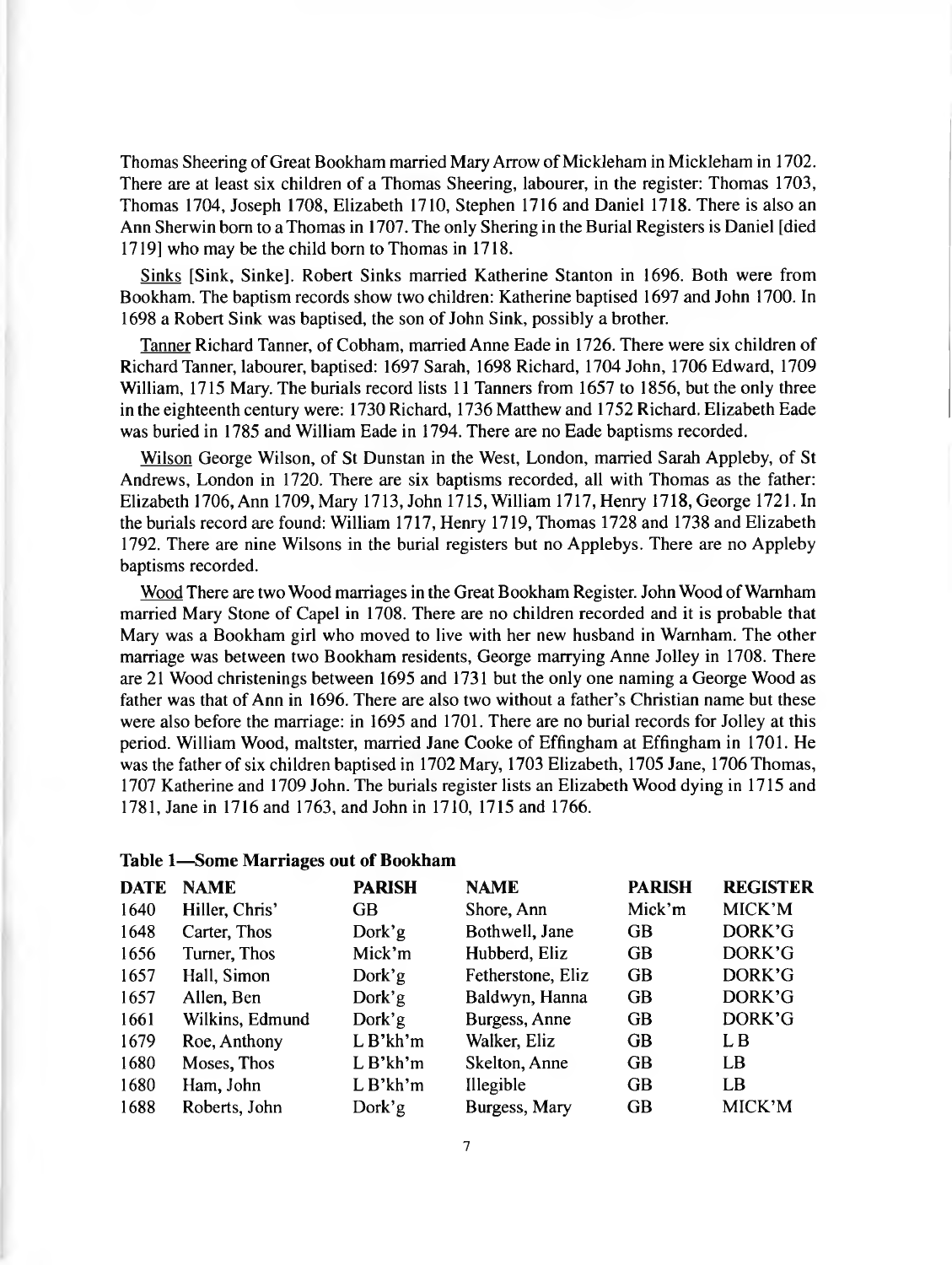| 1689 | Smith, Geo          | $L B'$ kh'm | West, Damaris    | <b>GB</b> | LB         |
|------|---------------------|-------------|------------------|-----------|------------|
| 1690 | Heath, W'm          | <b>GB</b>   | Woods, Eliz      | WH        | W. H.ors'y |
| 1690 | Hudson, Edw'd       | $L B'$ kh'm | Roberts, Marg'   | GB        | LB         |
| 1691 | <b>TrippeThos</b>   | Richmond    | Kidwell, Dor'ty  | <b>GB</b> | LB.        |
| 1692 | Steward, Roger      | $L B'$ kh'm | Hubbard, Jane    | <b>GB</b> | LB         |
| 1697 | Boughton, Joseph    | <b>GB</b>   | Johnson, Mg't    | Fetcham   | LB         |
| 1697 | Smither, Joseph     | <b>GB</b>   | Mills, Mary      |           | LB         |
| 1698 | Fencott, Thos       | Ashtead     | Hubbard, Mary    | GB        | L'HD       |
| 1698 | Tickner, Joseph     | Eff'm       | Richbell, Eliz   | <b>GB</b> | LB         |
| 1701 | Wood, Wm            | <b>GB</b>   | Cooke, Jane      | Eff       | <b>EFF</b> |
| 1701 | Martyr, John        | <b>GB</b>   | Wheeler, Mg't    | Mick'm    | MICK'M     |
| 1702 | Denyer, Francis     |             | Peter, Hannah    | <b>GB</b> | LB         |
| 1702 | Sheering, Thos      | <b>GB</b>   | Arrow, Mary      | Mick'm    | MICK'M     |
| 1704 | Habbord, W'm        | Molesea     | Coles, Mary      | <b>GB</b> | LB         |
| 1706 | John of Betchworth? | Mick'm?     | Ockshutt, Mary   | <b>GB</b> | MICK'M     |
| 1706 | Dennier, John       | <b>GB</b>   | Spurling, Mary   | Dork'g    | DORK'G     |
| 1707 | Steddal, Stephen    | Dorking     | Stobel, Sarah    | GB        | LB.        |
| 1709 | Clark, W'm          | Fetcham     | Hide, Mary       | <b>GB</b> | LB         |
| 1711 | Holyday, Humph'y    | L'hd        | Goodenough, Mary | <b>GB</b> | LB         |
| 1711 | Hudson, John        | <b>GB</b>   | Worsel, Mary     | Dork'g    | DORK'G     |
| 1713 | Hiller, Jas         | <b>GB</b>   | Sturt, Susanna   | Lhd       | L'HD       |
| 1717 | Songhurst, Thos     | Book'm      | Croater, Mary    | Dork'g    | DORK'G     |
| 1717 | Burgess, Ed         | LB          | Batt, Mary       | <b>GB</b> | DORK'G     |
| 1718 | Rogers, Thos        | GB          | Brown, Mary      | Dork'g    | DORK'G     |
| 1729 | Wood, Thos          | <b>GB</b>   | Wickes, Anne     | Dork'g    | DORK'G     |
| 1732 | Humphery, John      | GB          | Taylor, Eliz     | Dork'g    | DORK'G     |

## **Table 2—Marriages, Baptisms and Deaths by Year**

| <b>Date</b> | Marriage       | <b>Baptisms</b> | <b>Deaths</b> |
|-------------|----------------|-----------------|---------------|
| 1695        |                | 14              | 16            |
|             |                | 11              | 14            |
|             |                | 11              | 9             |
|             | 3              | 12              | 9             |
|             | $\overline{2}$ |                 | 15            |
| 1700        | 3              | 10              | 14            |
|             | 0              | 15              | 15            |
|             |                | 7               | 5             |
|             | 3              | 19              | 9             |
|             | 8              | 14              | 9             |
| 1705        | 4              | 19              | 11            |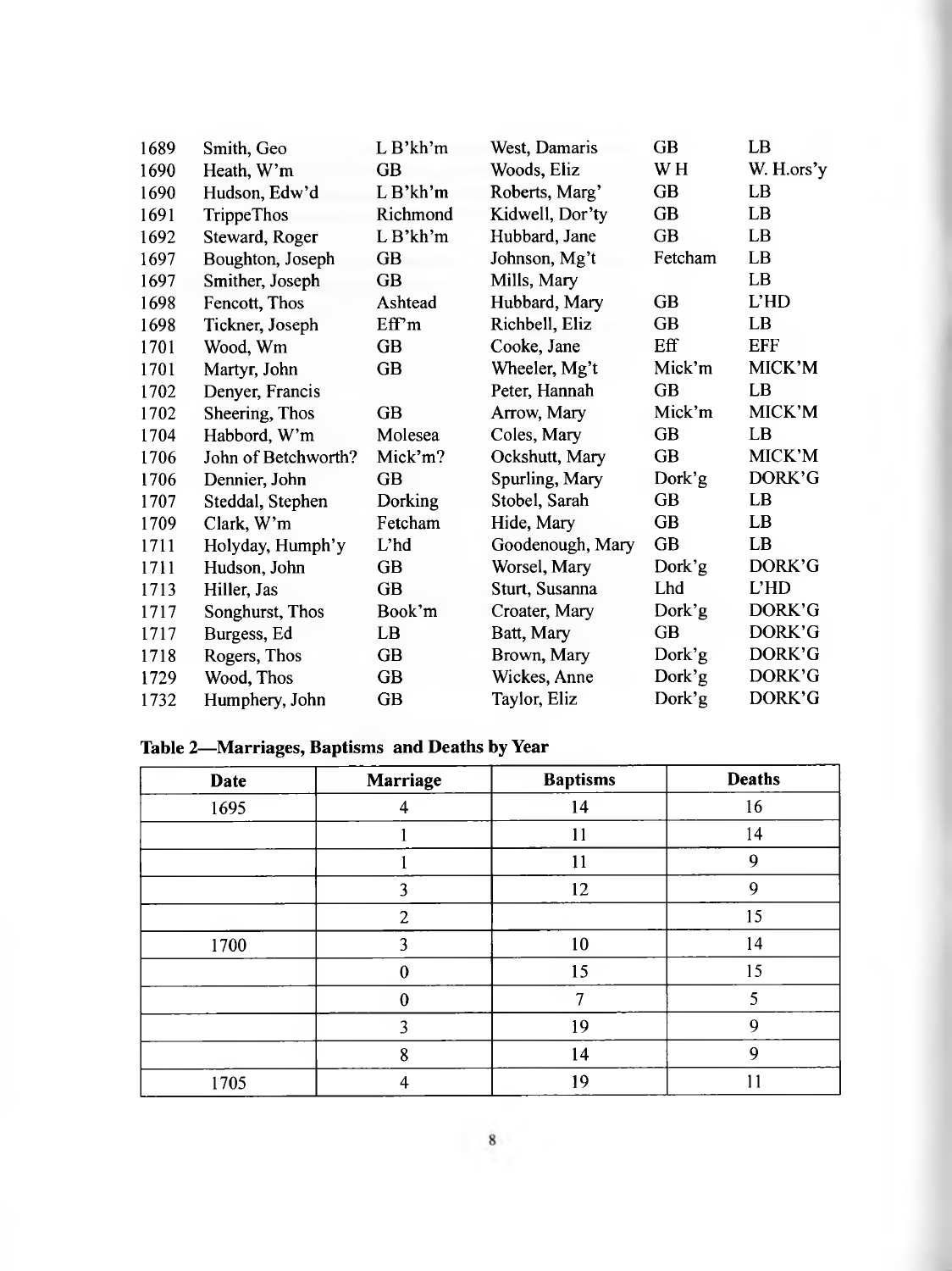|      | 3                       | 16                      | $16$                    |
|------|-------------------------|-------------------------|-------------------------|
|      | $\overline{\mathbf{4}}$ | 25                      | $10\,$                  |
|      | 5                       | 19                      | $\overline{\mathbf{4}}$ |
|      | $\overline{\mathbf{3}}$ | 14                      | 9                       |
| 1710 | $\overline{\mathbf{3}}$ | $\bf 8$                 | $\overline{7}$          |
|      | $\boldsymbol{6}$        | $\overline{\mathbf{4}}$ | $\bf 8$                 |
|      | 5                       | 15                      | 9                       |
|      | $\overline{7}$          | 13                      | 9                       |
|      | $\overline{\mathbf{4}}$ | $\bf{8}$                | 9                       |
| 1715 | $\overline{\mathbf{3}}$ | 10                      | 23                      |
|      | $\boldsymbol{6}$        | $\overline{9}$          | $12 \,$                 |
|      | $\overline{\mathbf{4}}$ | 16                      | 9                       |
|      | $\overline{2}$          | 14                      | 8                       |
|      | $\boldsymbol{2}$        | $\mathbf{11}$           | $17\,$                  |
| 1720 | $\overline{\mathbf{3}}$ | $11\,$                  | $\}$                    |
|      | $\overline{c}$          | 10                      | ${}^{3}$                |
|      | $\overline{2}$          | 11                      | }                       |
|      | $\mathbf{1}$            | $\boldsymbol{9}$        | $\overline{7}$          |
|      | $\mathbf 0$             | $\boldsymbol{6}$        | 13                      |
| 1725 | $\bf{0}$                | 8                       | 15                      |
|      | $\overline{2}$          | $\bf 8$                 | $\boldsymbol{6}$        |
|      | $\overline{c}$          | 16                      | $\bf 8$                 |
|      | $\pmb{0}$               | $\boldsymbol{6}$        | 20                      |
|      | $\boldsymbol{0}$        | 10                      | 14                      |
| 1730 | $\overline{2}$          | 9                       | 15                      |
|      | $\boldsymbol{6}$        | 10                      | $\overline{7}$          |
|      |                         |                         |                         |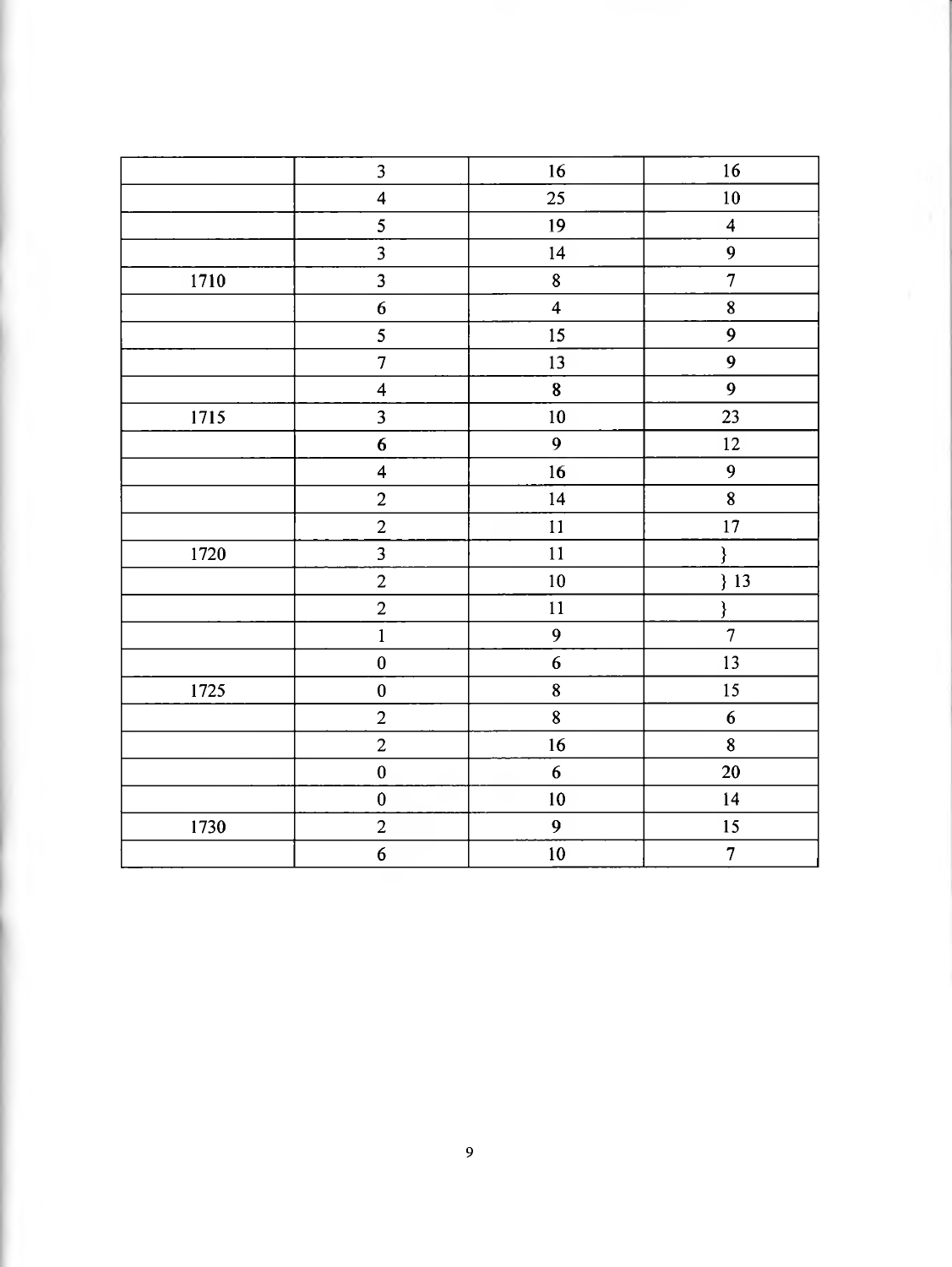## <span id="page-11-0"></span>**ZEBEDEE LOVEMORE AND A QUESTION OF SLAVERY** By BRIAN BOUCHARD

Brian Godfrey's informative article about "Zebedee Lovemore, Arthur Moore's Indian Boy" *(Proceedings* 2003, V.6, No. 7 with Addendum 2004, V.6, No. 8.) posed a number of questions that it had not been possible to answer completely at that time and this piece is intended to offer a few more thoughts on the matter.

To quote a late member, R. A. Lever, "It was fashionable at this [early Hanoverian] time for the gentry to employ coloured servants from the slave plantations of North America or brought back by trade ships from other parts of the world."1 Arthur Moore had a chequered career as detailed in the Oxford Dictionary of National Biography which mentions in particular his involvement with the Spanish treaty of commerce or Asiento, otherwise *El pacto del Asiento de negros,* of 26 March 1713. The negotiator in Madrid had been Don Manuel Manasses Gilligan [another man with a colourful history] acting under the influence of Arthur Moore who was a director of the South Sea Company. That monopoly agreement covered the supply of 4,800 slaves p.a. for 30 years, a total of 144,000, to Spanish colonies in the New World. A Spanish designation of a Negro as *picza de India,* literally "a piece of India", entered into common usage and could explain why the baptismal record has the subject as "an Indian boy".

Conversion of the pagan slave was pursued enthusiastically during the  $18<sup>th</sup>$  century: Rev. Jonathan Boucher, later to become vicar of Epsom, baptised 115 Negro adults into the Anglican faith on one day in 1765 and 313 on another in 1766 whilst he was rector of a parish in Virginia. He went on to acquire a plantation and to become a slave-master but argued for abolition, writing that, in the meantime, "I do entreat you to make them some amends for the drudgery of their bodies by cultivating their minds...though they still continue to be your slaves, they shall be delivered from the bondage of corruption into the glorious liberty of the children of God."2 And so, perhaps, Moore's "boy" came to be brought for christening.

Common practice was to give a slave his or her master's surname. Here we seem to have an ironic injunction or reminder to show loyalty or be grateful: "Love Moore". Another late member, F. B. Benger, also observed that little was known of Arthur Moore's early life<sup>3</sup> but he repeated statements, by Bishop Burnet and derived from old ballads, about humble origins that could have been issued by an "adverse faction" intended to be derogatory. A Victorian writer tentatively suggested that the man could have descended from Arthur Moore, one of the sons of first Viscount Moore of Drogheda, who settled at Dunnoghan (Monaghan?) but he concluded that Moore could only be regarded as "an architect if his own future". A family of Moores are known to have been plantation owners in Jamaica—from which Sir Henry Moore, Governor of the island from 1756 arose—and it may not simply be coincidental that the surname "Lovemore" later appears frequently in Slave Registers for 1812-1834. Whatever Zebedee's antecedents, however, he clearly became a freeman and waged servant.

Since the original report was produced, Surrey History Centre has acquired, from a dealer, another letter from "Zeb. Lovemoore" to "My Lord", dated 29 July 1752. At present the Archive's catalogue associates it incorrectly with Frederick Calvert,  $6<sup>th</sup>$  & last Baron Baltimore.<sup>4</sup> It relates to the tenancy of farmland adjacent to "the Prince of Wales hare warren" of which remnants still abut Langley Vale—probably, therefore, it concerned Headley Farm.

Remarks quoted in the second paragraph above related to burials at St Giles, Ashtead, of Joseph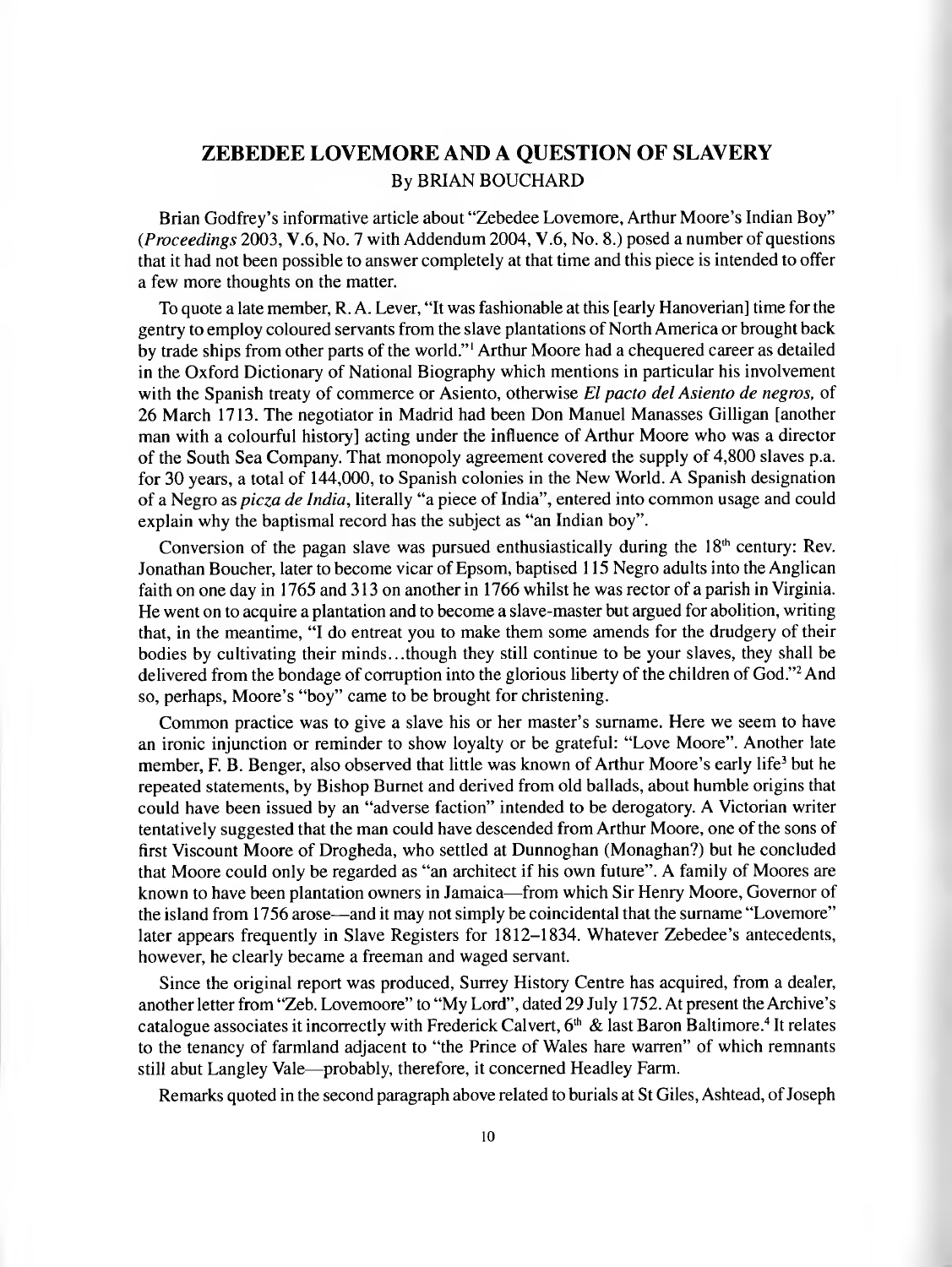Lode, a "black boy" servant to Robert Eden, Esq., on December 1768, and of John Spencer, a black adult servant to Samuel Martin Esq., on 29 December 1771. Eden had married, on 26 April 1765, the Hon. Caroline Calvert, daughter of Charles Calvert, 5<sup>th</sup> Baron Baltimore from Woodcote Park. Since Lord Baltimore possessed proprietary rights over the Province of Maryland one may reasonably assume that the Edens' "black boy" had been brought from North America as a Negro slave. Although a practice by members of the gentry of bringing in slaves had long been tolerated, slavery was unconstitutional in England and under the law they should have gained freedom upon arrival. Eventually, in 1772, it was decided by the Court of King's Bench that the principles of English liberty were so incompatible with slavery that even if a slaveholder from another part of the world brought his slave into England—though for a temporary purpose and with no intention of remaining—he nevertheless gave the slave his liberty.

The Rev. Thomas Bacon, of Talbot County, Maryland, published, in 1743, a series of sermons he had addressed to "Masters and Servants" in which he insisted that masters should bring their slaves for baptism and be taught the Creed, Lords Prayer and Ten Commandments.<sup>5</sup> Evidently, the education of Zebedee Lovemore was taken much further, to equip him to administer his employers' business affairs and discharge other responsibilities capably.

When Arthur Moore died, on 4 May 1730, his relict was a second wife, Theophila nee Smythe (C1676–1739), who, by her will dated 12 October 1738 and proved 26 January 1739/40, devised all "her worldly substance", after pecuniary legacies, to Zebedee's daughter, Mary Lovemore, describing her as a poor girl whom she had brought up and educated. This bequest was to be paid when Mary became 21 or married with consent whichever event occurred earlier. Unfortunately, the child did not reach full age and was unwed on her demise, before burial at Fetcham on 26 July 1745. A dispute then developed over who should benefit which eventually came to court in Chancery in July 1752: Zebedee had been one of the claimants but the Master of Rolls decided that the Executors had become Trustees for Theophila's next of kin who, under the circumstances, became beneficiaries of the residuary estate.<sup>6</sup> Consequently Zebedee did not obtain his daughter's legacy as speculated by Brian Godfrey in 2004. The present writer suspects that Lovemore went off to Epsom having gained employment in one of the grand houses there: Alderman William Belchier had bought *Durdans* from Lord North and Guildford in 1747 to demolish it and set about rebuilding the property but it caught fire on 25 February 1755 before the new structure could be completed. According to Brayley,<sup>7</sup> however, final demolition (of the shell) did not occur until 1764 and certainly Belchier remained in Epsom because John Wesley dined with him there on 13 August 1759 and he had a new home built, possibly as an enlargement of a small farmhouse to create a property which became *Pit Place.*

Little more is known about the descendants of Zebedee apart from three burials at Fetcham including a son, William, aged 19, described as a Distiller, on 2 July 1754. Although the legibility of the Parish Registers from St Mary's Church, Leatherhead, as copied on microfiche at the Surrey History Centre, is poor a transcript exists on which one can find a record of that William's birth 20 November 1734 as a child of "Zebedee Lovemore of the Parish of Fetcham in this County". For 24 July 1729, there is another entry naming "Zebedee James the son of [left blank] of the Parish of Fetcham..." which, one surmises, could have been an elder brother.<sup>8</sup> Intriguingly, yet another Zebedee Lovemore looms out of the mists of time a generation later, married to Susannah and father of Henry Lovemore who was born 1777 in London. The lastnamed individual wrote in 1819 from 9 Mabledon Place, Burton Crescent, (off the Euston Road, NW1) about a British government scheme to assist emigration to Cape Colony, South Africa.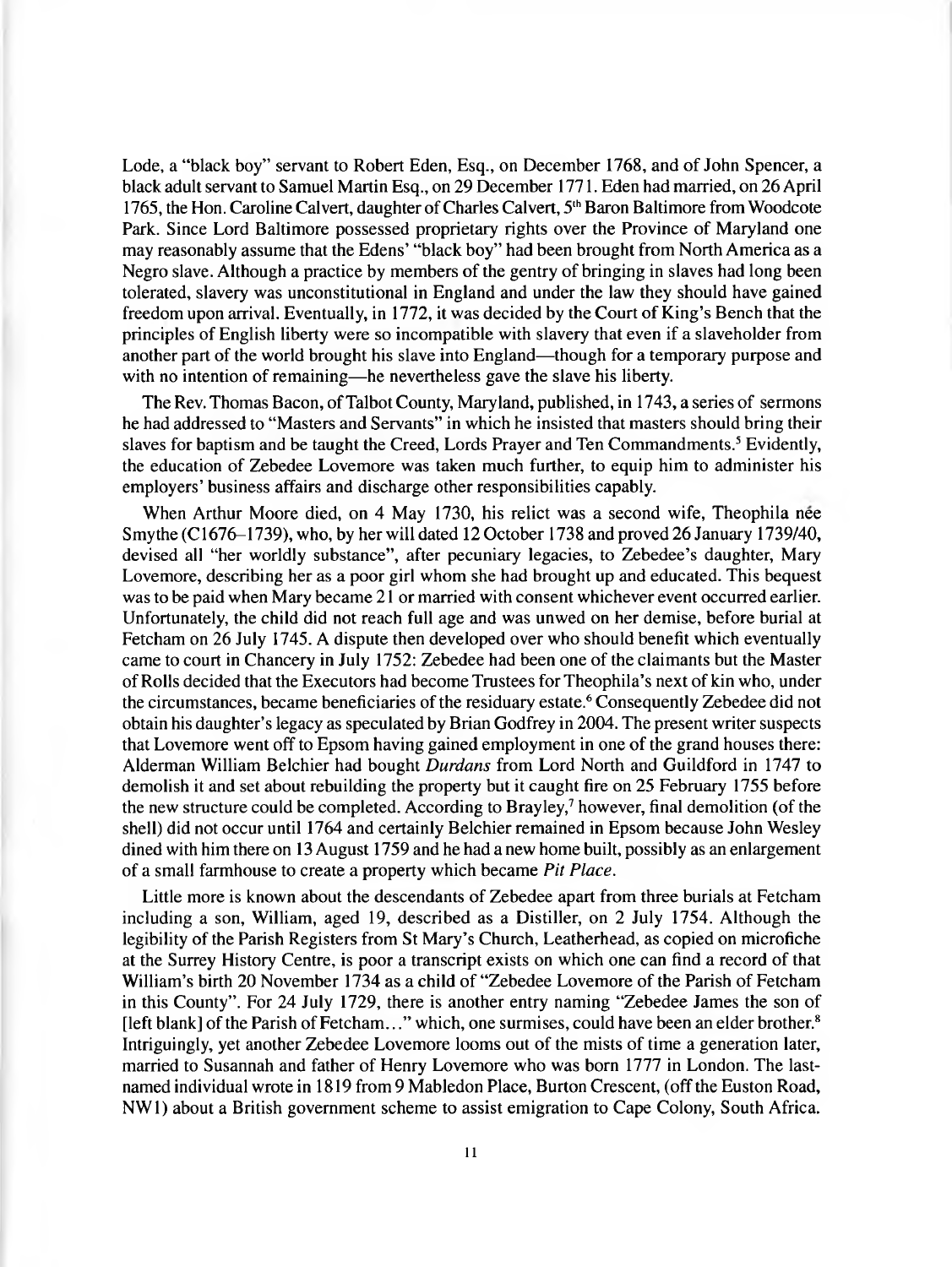His address was a public house, once known as *The Kentish Arms* but now renamed, and in the passenger lists for the "1820 Settler Ships"<sup>9</sup> he may be found with "Wine Merchant" stated as his occupation. If these tentative associations have any validity, some of Zebedee Lovemoore's descendants seem to have completed a circle by returning to the continent of his roots to establish themselves at Algoa Bay, Port Elizabeth. They called a farm there "*Bushy Park*", a title which appears to reflect the appointment of Lord North's wife as Ranger of the Middlesex namesake in 1771 and their occupation of Bushy House from that year to 1792 (with Ann remaining in the property, as a widow, until her death in 1797).

#### *In Memoriam*

#### **Brian Godfrey**

The preceding article had been drafted over two years ago and was submitted to Brian Godfrey for comment in advance of publication. Sadly, illness prevented him from making a further contribution before his demise on 1 December 2008. Since this piece of research would not have been undertaken had he not assembled such a detailed report earlier, it is dedicated to his memory.

#### **NOTES**

- 1 Jackson, A. A. (Ed.), 1977, Ashtead, a village transformed, p.88.
- 2 [http://en.wikiquote.org/wiki/Jonathan\\_Boucher](http://en.wikiquote.org/wiki/Jonathan_Boucher)
- 3 Benger, F. B., 1957, Fetcham Park, *Proc. L. & D.* Soc. 2, 1, pp. 24-26
- 4 Surrey History Centre, SHS 8118/2/1
- 5 The Episcopal Diocese of Maryland: Racism in the Anglican and Episcopal Church, <http://www>. ang.md/history-racism.php.
- 6 National Archives, 1751 Lord North v Lovemore, Court of Chancery Six Clerks Office, C12/278/4 Mr Lally's Pleadings sorted 1762.Reports in Chancery by Francis Vesey Senior, 1752,2 Ves. Sen. 496, Lord North and Guildford v Purdon.
- 7 Brayley, E. W., 1875, A Topographical History of Surrey, p. 118.
- 8 L & D LHS Archives LW 35. Lewame, J.W. G. 1954, Fetcham Parish registers, *Proc. L. & D. L. H. Soc.,* 1, 8, p.9.
- 9 1820 Settler Parties, Lovemore in Bailie's Party,<http://www.geocities.com/capecolonysettlers/>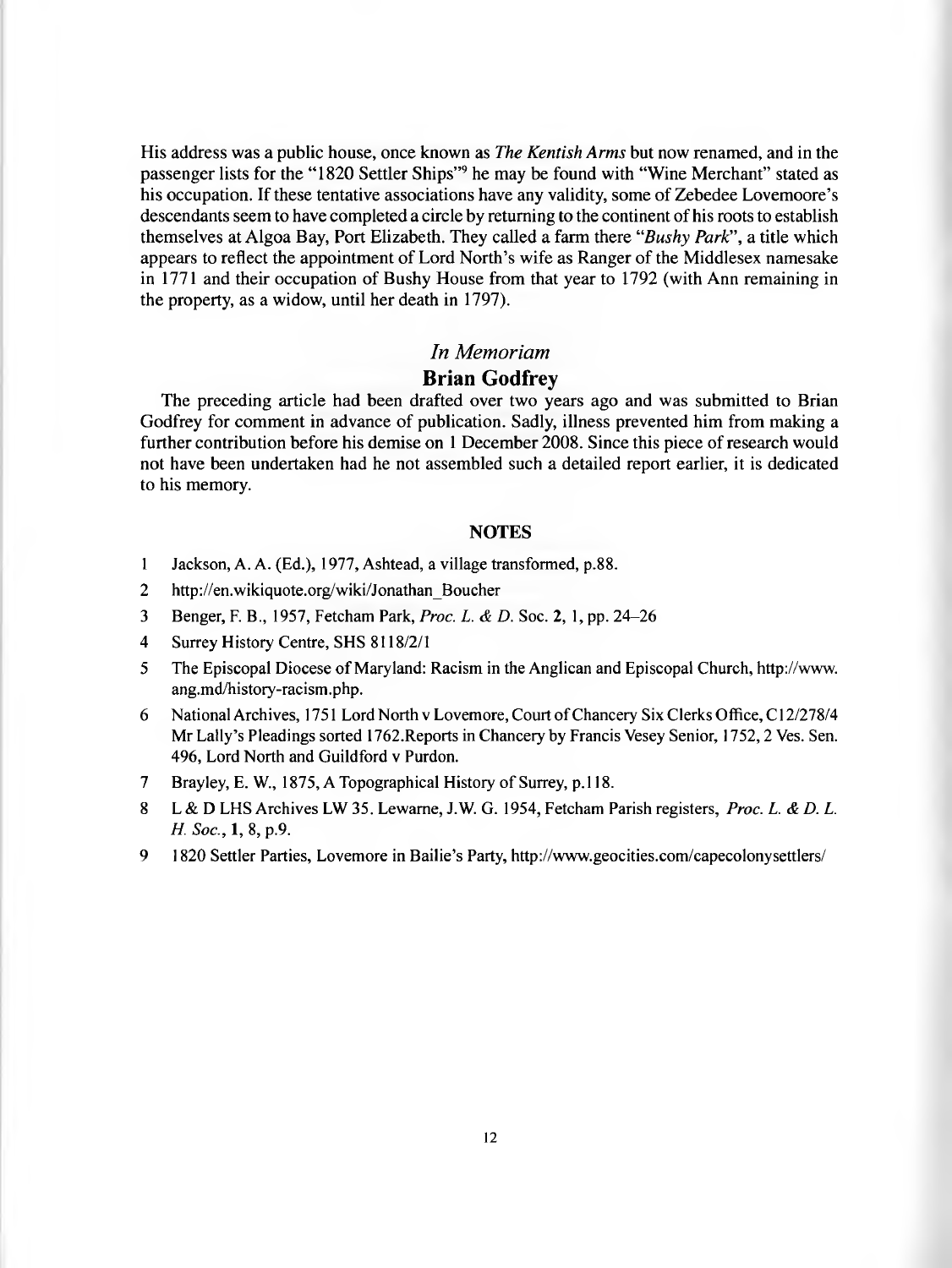## **EDWARD ABRAHAM DE GRAVE (C.1792-1864), SCALEMAKER.** By BRIAN BOUCHARD

Deposited at the Leatherhead Museum during October 2007 was a parcel scale and incomplete set of avoirdupois weights, up to 41b, marked "GPO". The black base of the scales bore, in gold paint, a maker's name "Degrave" whilst the package pan made from copper had been stamped "DEGRAVE SHORT AND FANNER".

The De Grave family business was founded by Charles De Grave who had been living and working in Aldersgate, London, from around 1767 having been apprenticed to Samuel Read (fl. from 1735). Read died in 1778 to be succeeded by his widow Mary who is believed to have entered into a partnership with Charles De Grave from 1780 until the business was disposed of in 1781. Charles De Grave continued to operate as a sole trader from 59 St Martin's Le Grand—"De Grave's Corner"—and he became "Scalemaker to his Majesty" [George III] but died \*in 1799, leaving the business of "Beam and Scalemaker" to his second wife, Mary.

Sons, Charles, junior, by his first wife, Hannah,\* and, with Mary, Edward Abraham born at Walworth, eventually became involved in the trade variously on their own accounts and in partnership as De Grave and Son(s). Edward Abraham De Grave had been apprenticed to his mother, from 1806, to become a member of the Guild of Blacksmiths in 1813. He married Anna Maria Hill at St. Saviour, Southwark, on 17 August 1824.

William Fanner undertook his apprenticeship with Edward De Grave from 1826 before being admitted to the Blacksmith's Guild in 1836. He then worked for himself at Bankside, Southwark, until 1844. During 1845, Edward Abraham De Grave and William Fanner combined in partnership with a man called Short under the style of "De Grave, Short Fanner  $& Co$ ." The works and Head Office were established at 102 Naylor Road, London SE 15 and a showroom maintained in 57 Hatton Garden.

Over the years, this firm became makers of all sorts of scales and weights for assays, gold, diamonds etc. They produced scales & weights of the different standards for the East and West Indies, Turkey, Spain and Portugal as well as for many British Corporations. Their product range extended to "chondrometers" used to ascertain the quality of grain and farina. In turn, Edward A. De Grave was appointed "Scalemaker to His Majesty" [George IV] and "Adjuster of weights to the Corporation of London" By 1851 the firm had also gained Appointment to the Royal Mint, Post Office and Assay Office as well as showing off their products at the Great Exhibition.

The example of their work donated to the Museum dates from circa 1852 being similar in appearance to scales featured in the Science Museum's "Making of the modern world" in 2004. [Photograph of equal arm postal balance in Science and Society Picture Library No. 10424999]

By 1830 Edward De Grave was insuring land on "Epsom Road opposite 11 Mile Stone" and in the 1841 Census is shown as resident with his wife, her brother and servants at Sutton Common. During 1845, when elected a Fellow of the Horticultural Society, his address had been 4 Park Row, Knightsbridge, but he seems to have withdrawn from the business to come to live in Fetcham after 1846 and before April 1847, subsequently appearing in censuses for 1851 and 1861 at *Fetcham Cottage* described as a retired scalemaker. Another daughter may be found christened in Fetcham on 2 April 1848, Harriet Elizabeth, but she survived only until 1858. Edward Abraham, himself, died at Croydon, registered in the first quarter of 1864, possibly at 13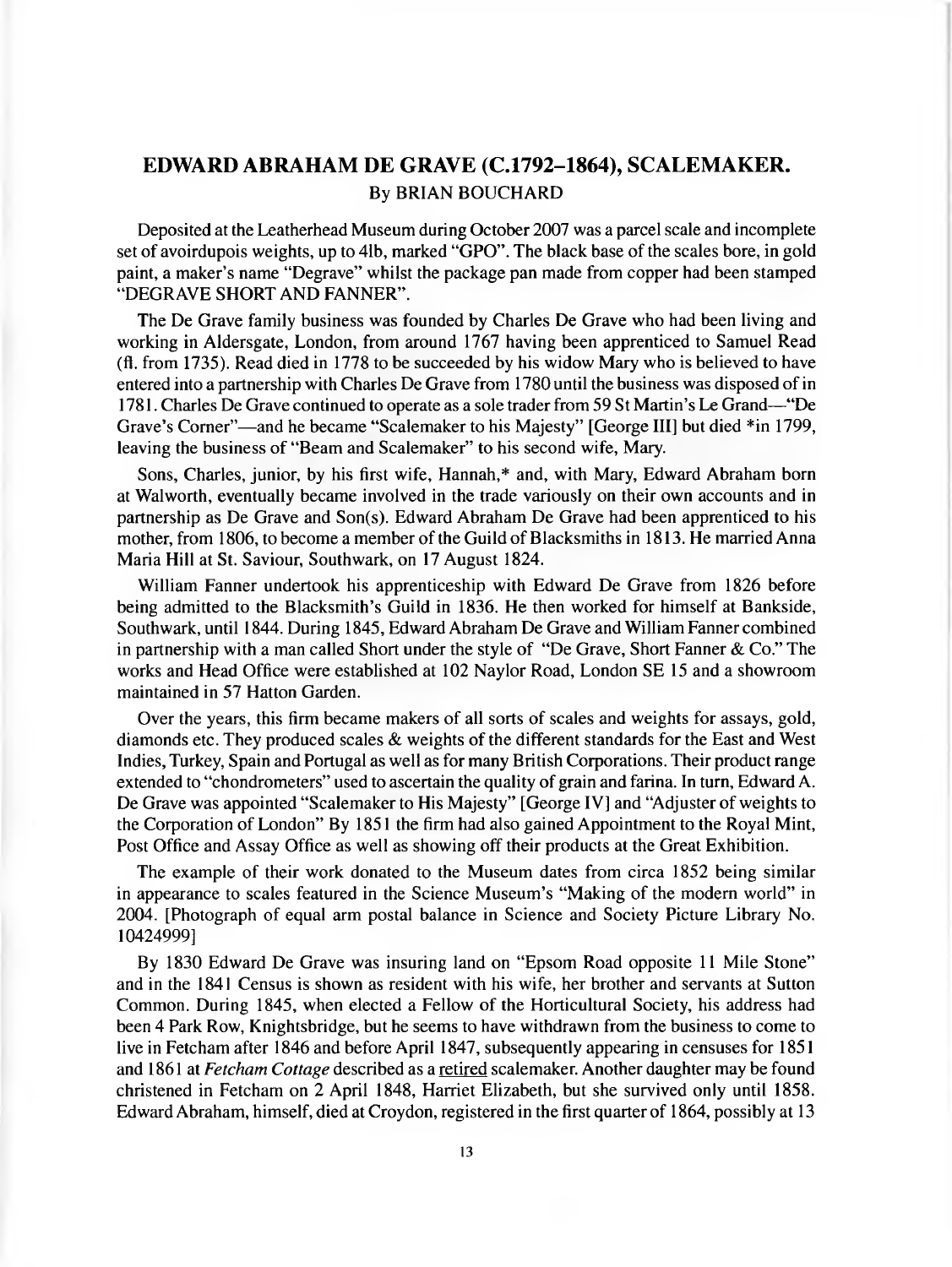Morland Road where members of his extended family were enumerated for 1881. It is recorded that he had been vice-chairman of the Board of Guardians of Epsom Union Workhouse for 6 years prior to his death in February 1864.



Fetcham Cottage

Whilst living in Fetcham, De Grave, or his gardener, H Lavey, is credited with the award of various prizes for exhibits at the Royal Botanical Society notably of collections of British ferns.

W & T Avery purchased De Grave Short & Co in 1919 and, after later changes in ownership, the business now forms part of Avery Weigh-Tronix international group.

\* The records of two city parishes: a collection of documents illustrative of the history of Ss *Anne and Agnes, Aldersgate, and St John Zachery from the twelfth century by William Me Murray, pub. Hunter & Longhurst 1925* records that in the church of St. Anne & St. Agnes, Aldersgate, was once but now destroyed, a large oblong slab in the floor in front of the font, inscribed broadwise:-

"Departed in peace.

Hannah De Grave, who departed this life June 14<sup>th</sup> 1789, aged 42?,

Charles De Grave, died June 27<sup>th</sup> 1799, aged 55 years

Miss Harriett Elizabeth De Grave died February 18<sup>th</sup> 1800 aged 5 years and six weeks Miss Mary De Grave died May 19<sup>th</sup> 1809 aged 13 years

Also Mary, second wife of the above Charles De Grave died  $7<sup>th</sup>$  April 1840, aged 83 years" This memorial inscription no longer exists and probably was destroyed when the church suffered severe damage as the result of incendiary bombs on the night of 29-30 December 1940.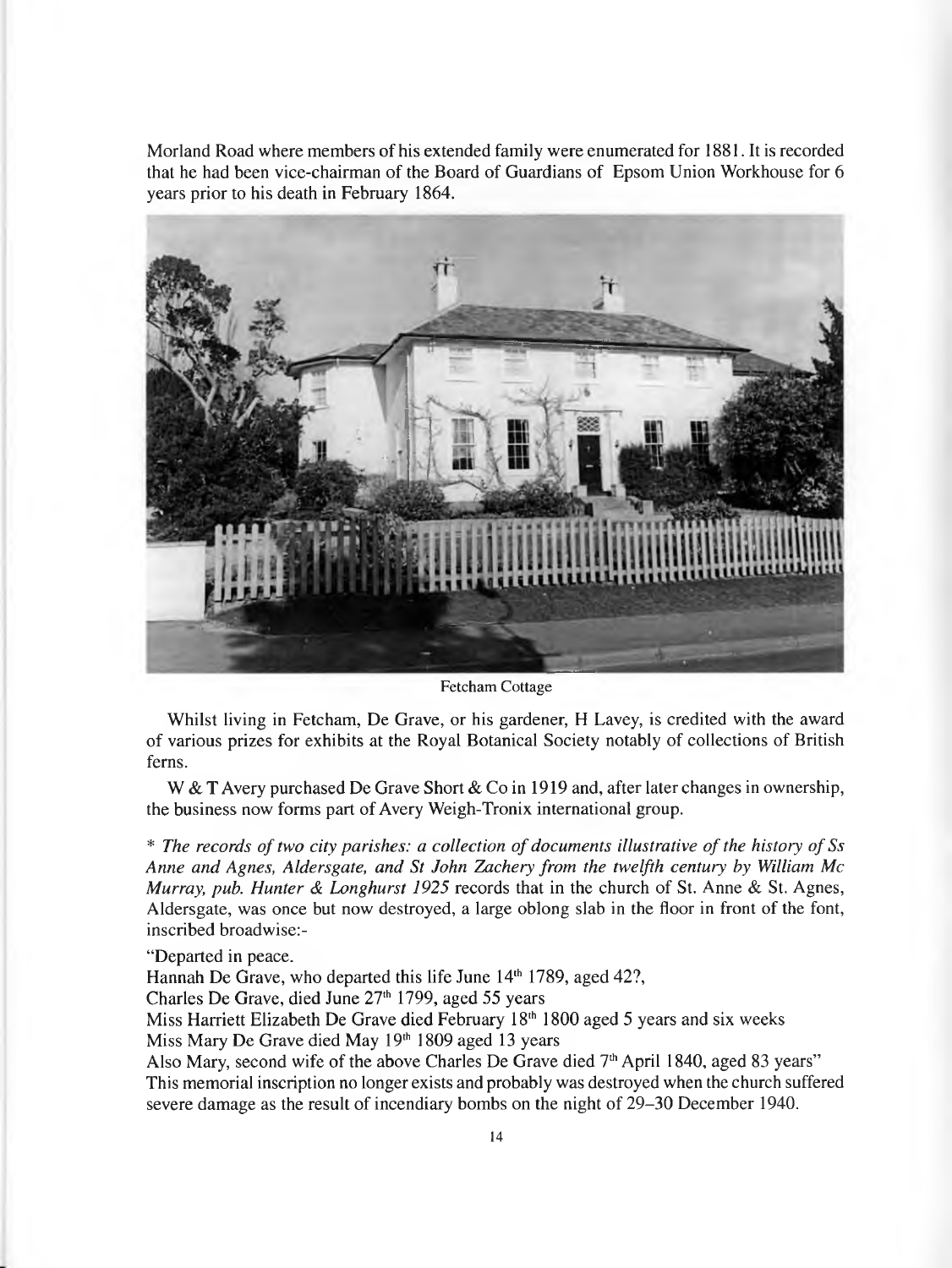## **CAPTAIN ALFRED PARISH R.N.R., F.R.G.S. OF ELMFIELD, BARNETT WOOD LANE, ASHTEAD, SURREY** By BRIAN BOUCHARD

In the L & D LHS archives may be found a plan drawn up in the  $1890s$  to promote the sale of plots on the Greville Park Estate<sup>1</sup>. Flanking a block to the north of Barnett Wood Lane (once fields 82, Upper Signal Post, and 83, Longhurst Nine Acres<sup>2</sup>, but eventually developed as Read and Taylor Roads), the names of two prominent residents have been entered, Captain Vereker of *Oakfield Lodge* and Captain Parish at *Elmsbank* (sic), presumably because they would be regarded as attractive prospective neighbours.

Captain The Hon. Foley Charles Prendergast Vereker R.N., born 21 June 1850, is known to history as the second son of Viscount Gort. He joined Britannia Royal Naval College at Dartmouth aged 13 and rose to Captain on 31 December 1888, undertaking surveying duties and work in the Hydrographic Department<sup>3</sup>. It is believed he moved from Ashtead around 1895 before being placed on half-pay and then joining the Board of Trade as Professional Officer in the Harbour Department. Having retired from the Navy in 1900, he died on 24 October of that year.



Plan of part of the Greville Park Estate, Ashtead, in 1890.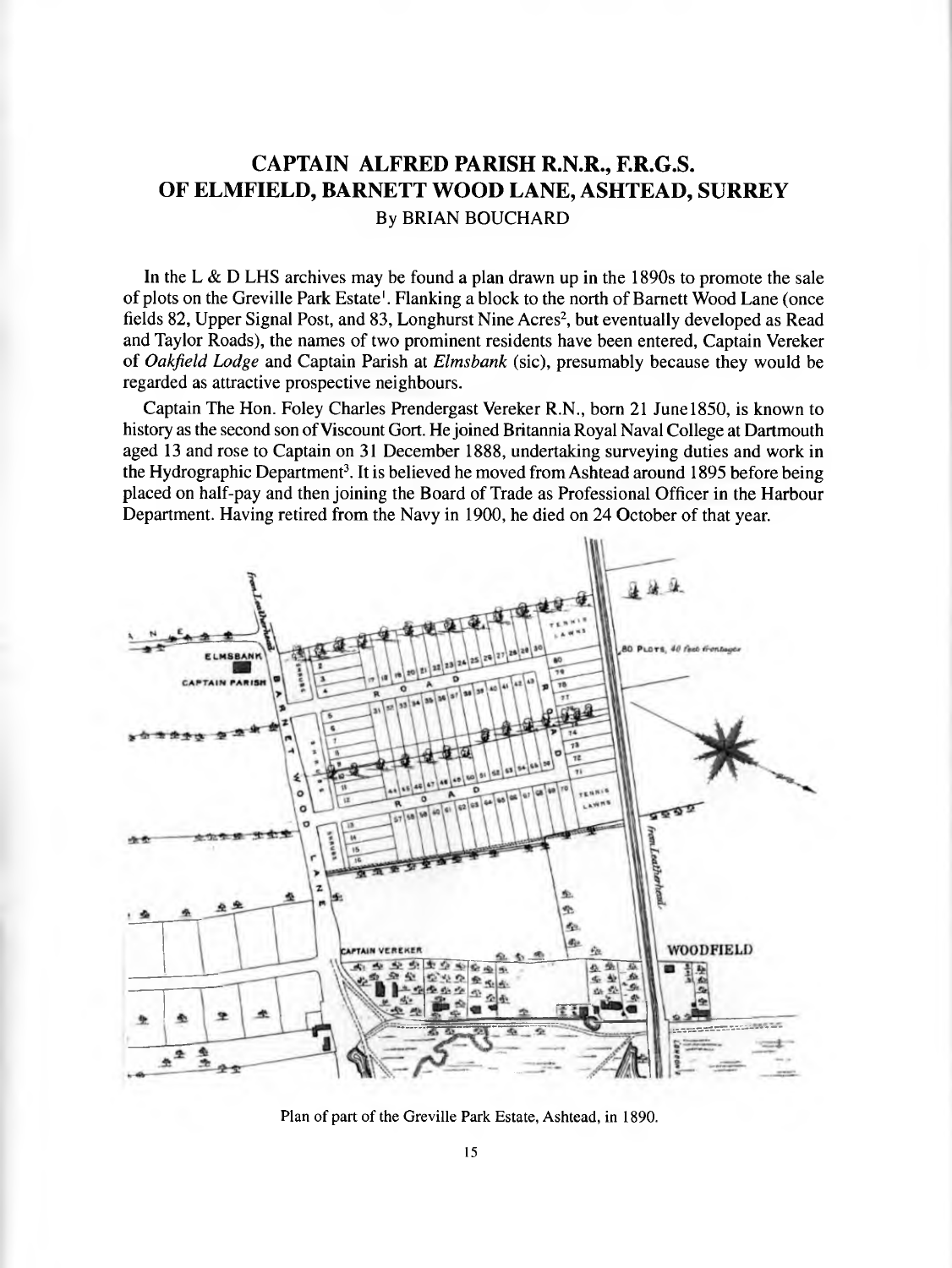Captain Alfred Parish R.N.R. is, however, a more obscure figure (although his uncle was the diplomat, traveller and scientist Sir Woodbine Parish, 1796-1882, appointed Knight Commander of the Hanoverian Order for services in South America). Having been born during 1816 at Blackwall, where his father, Captain Charles Compton Parish, 1771-1841, formerly of the Royal Navy and East India Company, was Superintendent of West India Docks, he attended Tonbridge School 1829-30. Subsequently, he is thought to have joined Green's shipping line as a merchant mariner eventually gaining appointment in 1846 as Commander of "*The Stag*", a barque plying between London and Calcutta. A Master's Certificate No. 1428, "1<sup>st</sup> Class/Steam", was obtained in London during 1849, and around the same time he took charge of the "*Northumberland*

In the summer of 1851, at Lewisham, Capt. Parish married Eleanor Mary Brandreth Kempe one of eleven children born to Alfred John Kempe<sup>4</sup> (antiquary and writer) by his wife Mary nee Prior—to join a family that was very well connected socially. Parish had been given command of another East Indiaman " *Wellesley*", his eldest daughter, Lucy, being born aboard, crossing the Bay of Biscay, in the succeeding year. At a meeting of the Royal Geographical Society of London, on 25 February 1856, Captain FitzRoy, R. N., read a paper written by Captain Alfred Parish, *On the Formation of Cyclones and the Tracks they pursue, based upon the latter's observations* recorded over 14 years of voyages mainly to India. In the list of ships under Parish's command next came "*Barham*"5 from 1857; a year in which his son Charles, a fourth child, was also born "At sea", and Parish had published a *Sea Officer's Manual being a Compendium of the duties of Commander and Officers in the Mercantile Navy.* 



Captain Alfred Parish R.N.R. (With the kind *captain Parish's former residence, <i>Elmfield*, now permission of Hampshire Record Office; Philhmore " . . , , , . . . , ^ no. 174 Barnett Wood Lane, Ashtead Collection 115/M 88/P1/910)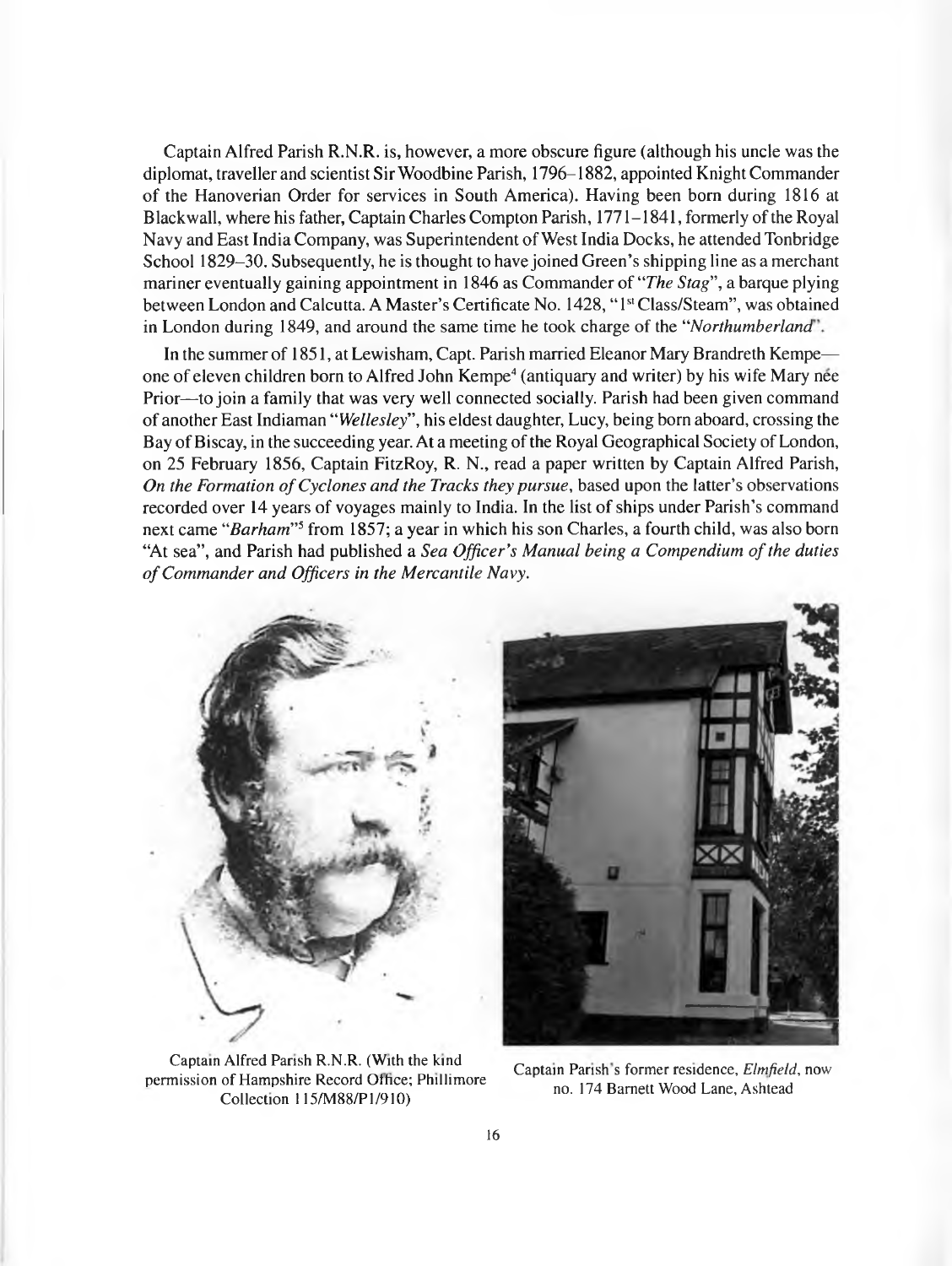The East India Company was dissolved following the India Act 1858 as a consequence of the Indian Mutiny. This upheaval may have influenced Captain Parish to move over to the Peninsular and Orient Steam Navigation Company, initially on "*Benares*" for three years, but, when a fifth child arrived, he seems likely have been put under some domestic pressure to "come ashore". He was appointed Hon. Lieutenant Royal Naval Reserve from 9 May 1862, when his family were living in Tavistock, Devon, which could imply a stint as Naval Instructor before his next assignments with P& O to "*Syria*", *"Delhi"* and "*Ellora*" successively during 1865 on voyages which at that time would have shuttled between London and Alexandria, via Spain, Portugal and the Mediterranean, to connect with the Suez railway overland en route for India, carrying the Bombay mails.

In 1870, after the Suez Canal had been opened, Captain Parish was given charge of the "*Salsette*" conveying civil servants, military personnel and other passengers to and from the British "Raj" direct. He took over "*Mirzapore*", a screw steam-ship passenger cargo vessel, when the liner was launched on 20 May 1871, and remained with her for ten years until his retirement as the Company's Senior Commander. From 1871 at the latest the family had become based on the Isle of Wight, living at Swiss *Cottage,* Church Row (later called High Street), opposite Trinity Church in the village of Bembridge.

By 1876 the family had taken up residence at 1 Wellington Place, Guildford, Surrey, (in the vicinity of Sandhurst) probably to join the eldest daughter, Lucy, who had become the second wife of Captain Warren Richard Colvin Wynne, Royal Engineers, on 1 February. Mrs Wynne produced two sons before her husband left Shomciffe Camp in Kent to embark for Port Natal, South Africa, on the "*Walmer Castle*", 2 December 1878, in command of 2<sup>nd</sup> Field Company R.E<sup>6</sup>.

His unit built Fort Tenedos to protect a crossing of the lower Tugela River and engaged as infantry in action against the Zulu. After the British defeat at Isandlwana, Wynne was required to reinforce a depot at Eshowe against attack but his unremitting efforts, whilst suffering from fever, took their toll resulting in his death from typhoid on 9 April 1879, aged 36<sup>7</sup>.

Captain Parish is known to have been in occupation of *Elmfield* by 1887 (also to have been a member of Ashtead Horticultural Society in 1888). Whilst this large Victorian house on three floors could have been leased to provide sufficient accommodation for his widowed daughter with her stepson and the two boys of her own, the 1891 Census reveals only Mrs L. Wynne as "Head" with her parents being looked after by two servants. Although Captain Parish continued to live in the property up to 1895, he and his wife had moved to Weybridge by 1901 where he died at Blyton House on 11 June 1903. His will, disposing of a modest estate amounting to £318, mentions that he Captain Warren Wynne R.E.

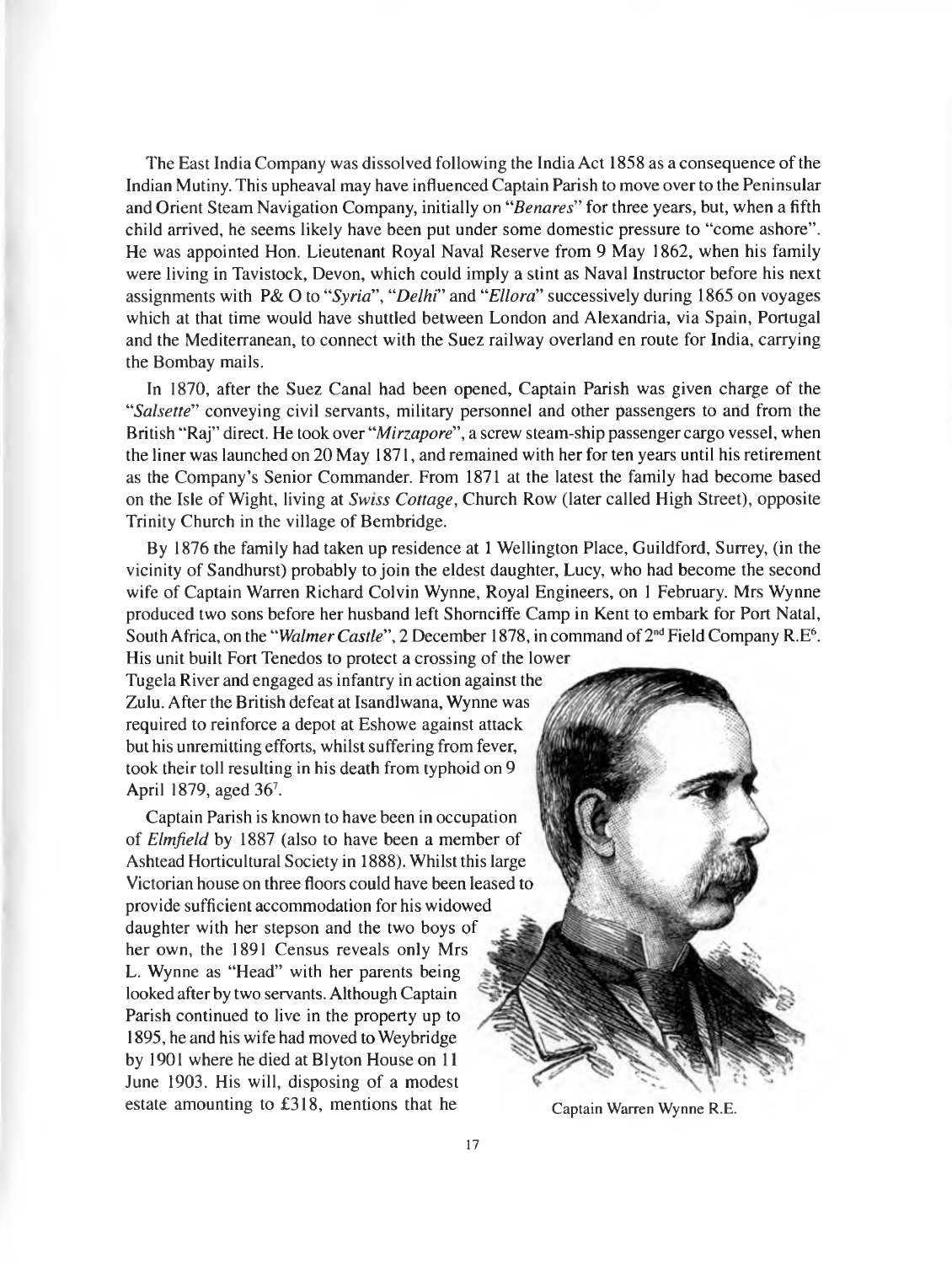had become an assessor in the High Court of Justice<sup>8</sup>. In fact his activities were as "Nautical Assessor on Wreck Inquiries for the Board of Trade".

#### **NOTES**

#### 1 AM 430

- 2 Gollin, G. J.,1987, *Bygone Ashtead,* 130, Greville Park, Ashtead.
- 3 Royal Geographical Society, The Vereker Collection.
- 4 Black, S. B., rev 2004, *Oxford Dictionary of National Biography*
- 5 Painting in National Maritime Museum
- 6 Royal Engineers Museun, 2006, *Engineers and the Zulu War 1879.*
- 7 Whiehouse, H, (ed.), 1995, A *Widow-Making War: The Life And Death Of A British Officer In Zululand, 1879.*
- 8 Southampton City Library, *Board of Trade Wreck Reports on "Afton" & "Allegro", "Robert", "Acacia", 1881, "Finchley", 1884, "Ferrifer", "Templar" &" Coventry", "Lady Elizabeth" & "Premier", "Flower of the Fleet",1885, and "Estrella de Chile", 1888.*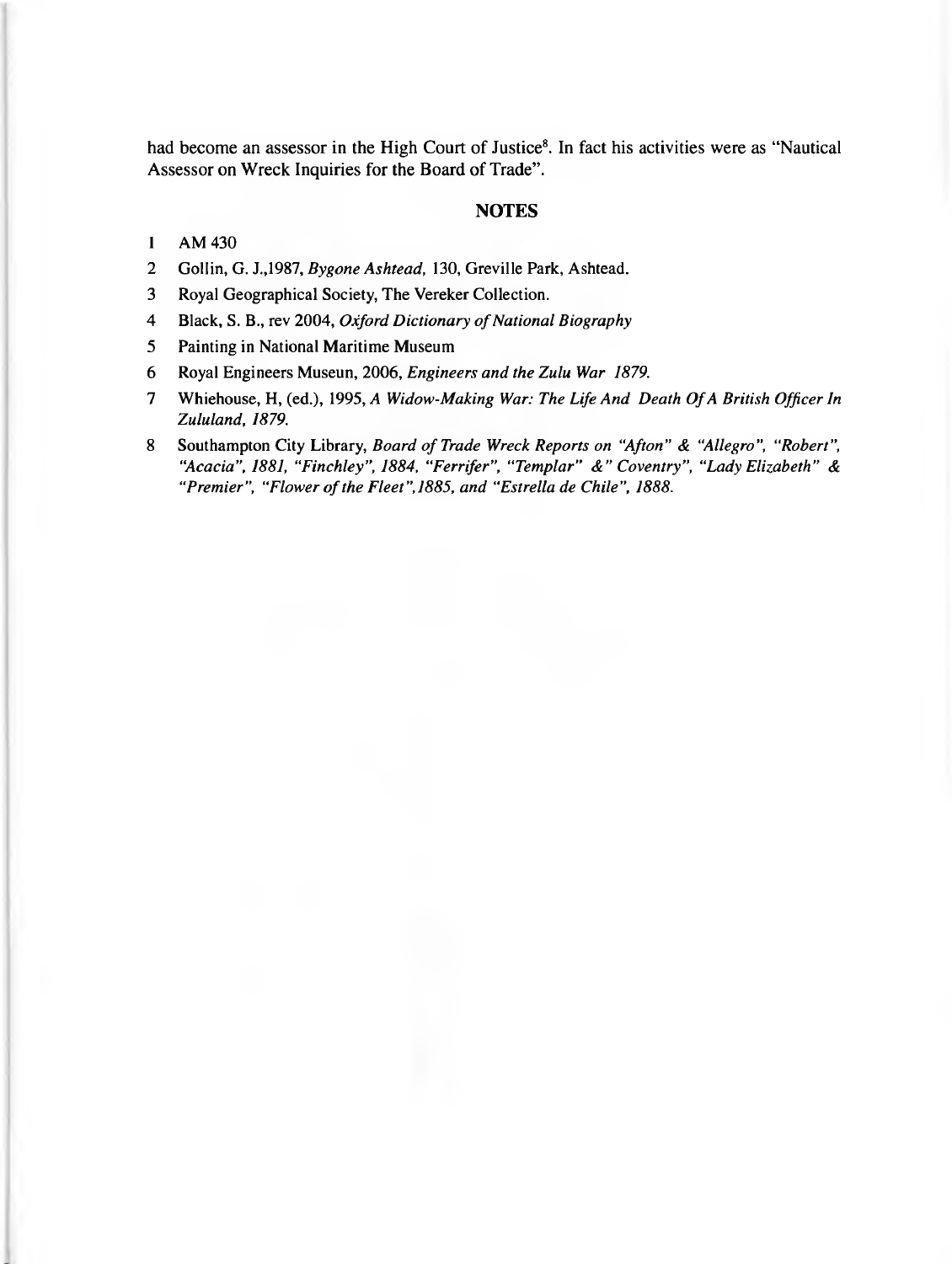## <span id="page-20-0"></span>**THE COTTAGES OF WOODFIELD AND ASHTEAD COMMON** By BERYL WILLIAMS

#### **Introduction**

Woodfield, the road from Barnett Wood Lane to the railway footbridge, is a short road with a long history. The line of the road marked the western edge of the hamlet of Woodfield, a community of smallholdings, orchards, gardens and tiny cottages whose residents formed a homogenous group. In a letter of 21 March 1833 to the Lord of the Manor, his steward reported that: "The cottagers of Woodfield much prejudiced against inoculations for smallpox."1 In time the name Woodfield (in the context of the hamlet) was abandoned and the 1886 Rate Rolls<sup>2</sup> give Ashtead Common as the address for residents who the previous year were considered to be living in the hamlet.

#### A **Walk Down Woodfield**

The land from the Barnett Wood Lane junction to the north edge of the Scout Hut comprised the grounds of *Oakfield Lodge.* In these grounds there was a cottage with its own small piece of land, and this was rented 1885/6 by George Burrage from Horsham. The next occupants were James and Martha Corbett, and by 1901 (until beyond 1911) the cottage was occupied by the *Oakfield Lodge* gardener, Thomas Hammond (from Berkshire) and his family. Balquain Close and its houses (built in the 1950s), the modem house *Hornbeam* and the Scout Hut (built 1957) have replaced *Oakfield Lodge,* its garden and its cottage.

The land from the northern edge of the Scout Hut to the southern edge of Elmwood Close is marked in the 1802 Wyburd survey as owned by a Miss Bailey. Ownership remained in the Bailey name and the 1887 Tithe Re-apportionment Map shows the owner as "Trustees of Ann B. Bailey" (Ann Baker Bailey was a daughter of the wealthy John and Rebecca Bailey of Epsom). From 1851 Richard Venn and his family occupied a cottage on this land, but ownership passed to Ann Baker Bailey's brother James about 1900 and he replaced the cottage with *Montgomery House* where initially he lived. By 1910 *Montgomery House* was occupied by the Knightley family, and by 1920 the house was called *Brantwood.* The house *Pinelea* was built on the northern edge of the Bailey land but both houses have been replaced by modern ones (including a new *Pinelea).*

The history of the land from the southern edge of Elmwood Close to the northern edge of *Hazeldene* is well established.3 Originally Ashtead manor land, it was purchased from the Steadman family by George Astridge in 1920 and given the name *Elm Croft.* With the purchase, George's cartage business (established in 1903) had a permanent base. *Elmdon* (built 1976), *Meadow Edge* (built 1926 as *Hamah Cott* and in the 1940s called *Desilu)* and *Hazeldene* (built 1923) stand on *Elm Croft* land.

The next houses north along Woodfield—*Vinceholm, Outwood, Cleland* and *Oak Villas*—stand on the piece of manor land retained by the Steadman family. Planning permission to build 1 and 2 *Oak Villas* was granted to E. Stedman in 1907 and into the 1950s *Oak Villas* were occupied by descendants of Parkhurst Steadman, the first Steadman occupier of the manor land.

*St. James Court* was built in 1982 on land and a cottage purchased by James Astridge about 1922. The cottage, known as *The Lodge,* was occupied by Jesse Swaby in 1925 and Fred Cook in 1928. James Astridge had a new house, *Cliddesden,* built fronting Woodfield, and from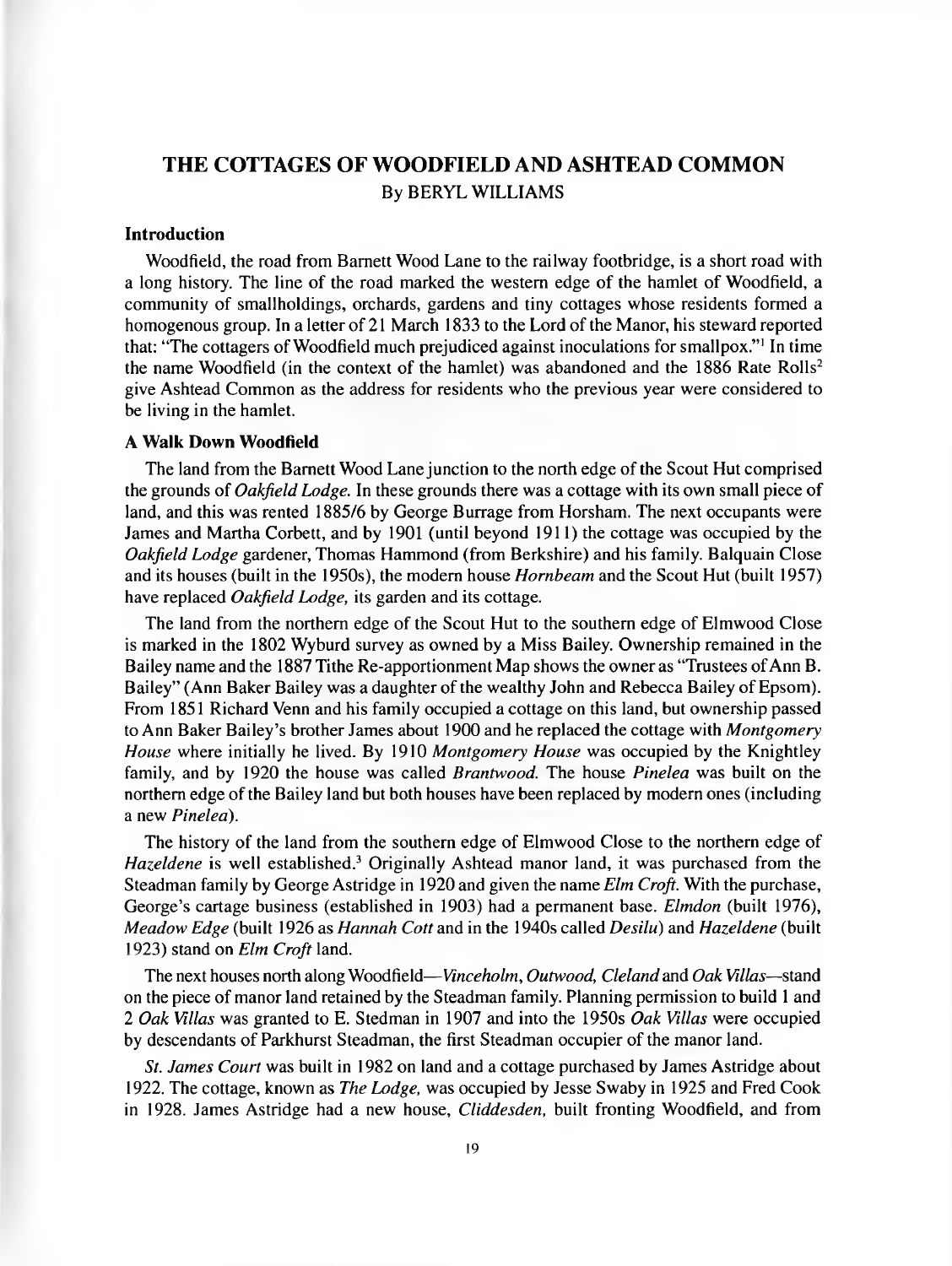1930 to 1932 the cottage, re-named *Cairn Cottage,* was the home of James's son Fred Astridge and his Scottish bride. The property was used as the base for the wood merchant and removal businesses of James Astridge & Sons Ltd. Woodfield Close and its 39 houses were built in 1931 on the site of *The Rosary,* old cottages and vacant land being used by the horses and orange vans of James Astridge.

*Whittaker Court* was built about 1987, replacing *Whittaker Cottages* which were built by 1885 on land which had been part of Richard Whittaker's holding of Ashtead manor land.4 The first owners of *Whittaker Cottages* were Messrs. Hewett (W. Hewett and later Joseph Hewett).

#### **The Railway Footbridge and Beyond**

The footbridge was built about 1911 and, from the bridge deck, the old hamlet of Woodfield spreads below, reflecting the same pattern of development seen in the 1638 Lawrence map: a tongue of land reaching to the present day Barnett Wood Lane with development solely on a trackway along its western edge.

*Birch Court* was built in the early 1960s on the site of the Felton/Mellish Bakery, *Woodfield Cottages* and *Woodfield House. Links Comer Cottage* sits on the northern edge of the landholding of Richard Whittaker and was his home until his death in 1849. The hoist in the upper story window was used to bring in bags of flour when the building was a bakery and hay when the building was used for stabling.

Links Road was named by association with the Caen Leys Golf Links which briefly occupied that land. The footpath continuing the other side of Links Road leads to a modem house on the site of semi-detached, 1 and 1A *Elm Cottage.* In the years 1885-1900 the Rate Rolls show that both halves of *Elm Cottage* were owned by George Dudman, blacksmith of Chessington and then by his widow Jane, sister of James Chitty, a founder of the Chitty coal merchant business. The cottage was demolished in 1968, the last occupant being Sarah Ellen (Nell) Hunt (née Astridge).5

The final buildings on the common are the five pairs and two blocks-of-four brick cottages with slate roofs built by James Weller between 1897 and 1908, replacing two old cottages that James had purchased in 1885 from John William Fair of Portsea, Hampshire. The 1885 ownership change from Fair to Weller is recorded in the Rate Rolls and the tenant of one cottage given as George Sharp, and of the other (the one closest to the Rye Brook) as Mrs. Waterer. This latter cottage was probably that built in 1811 on the "Waste of Ashtead, Woodfield" under a licence from the Lord of the Manor to William Goring.<sup>6</sup> William Goring is shown on the 1838-40 Tithe Map and Apportionment<sup>7</sup> as owning and occupying a cottage near the Rye Brook and was enumerated there in the 1841 census. On his death he left his "freehold cottage, garden, orchard and premises ... Woodfield"<sup>8</sup> to his son William who is shown at the cottage in the 1851 and 1861 census returns. William, Jr. died in 1870 (aged 85) and his will<sup>9</sup> leaves his "house, orchard and garden situated at Ashtead Common" to his niece Hannah Waterer. At that time widowed Hannah was lodging with widower, herbalist doctor, John Fair in Ewell. On inheriting the Goring cottage, Hannah moved into it bringing, Mr. Fair with her as her lodger, and soon after she sold it to John William Fair of Portsea (possibly the son of the herbalist) as "land orchard and garden with the ... dwelling house erected thereon". Following the sale, Hannah Waterer and John Fair (sometimes referred to as Fear) lived in the property until Mr. Fair's death in 1883 (aged 83). Hannah Waterer died in 1885 (aged 84) at which point John William Fair sold his cottages on Ashtead Common. Over the years names for some of the Weller cottages have been: *Woodside*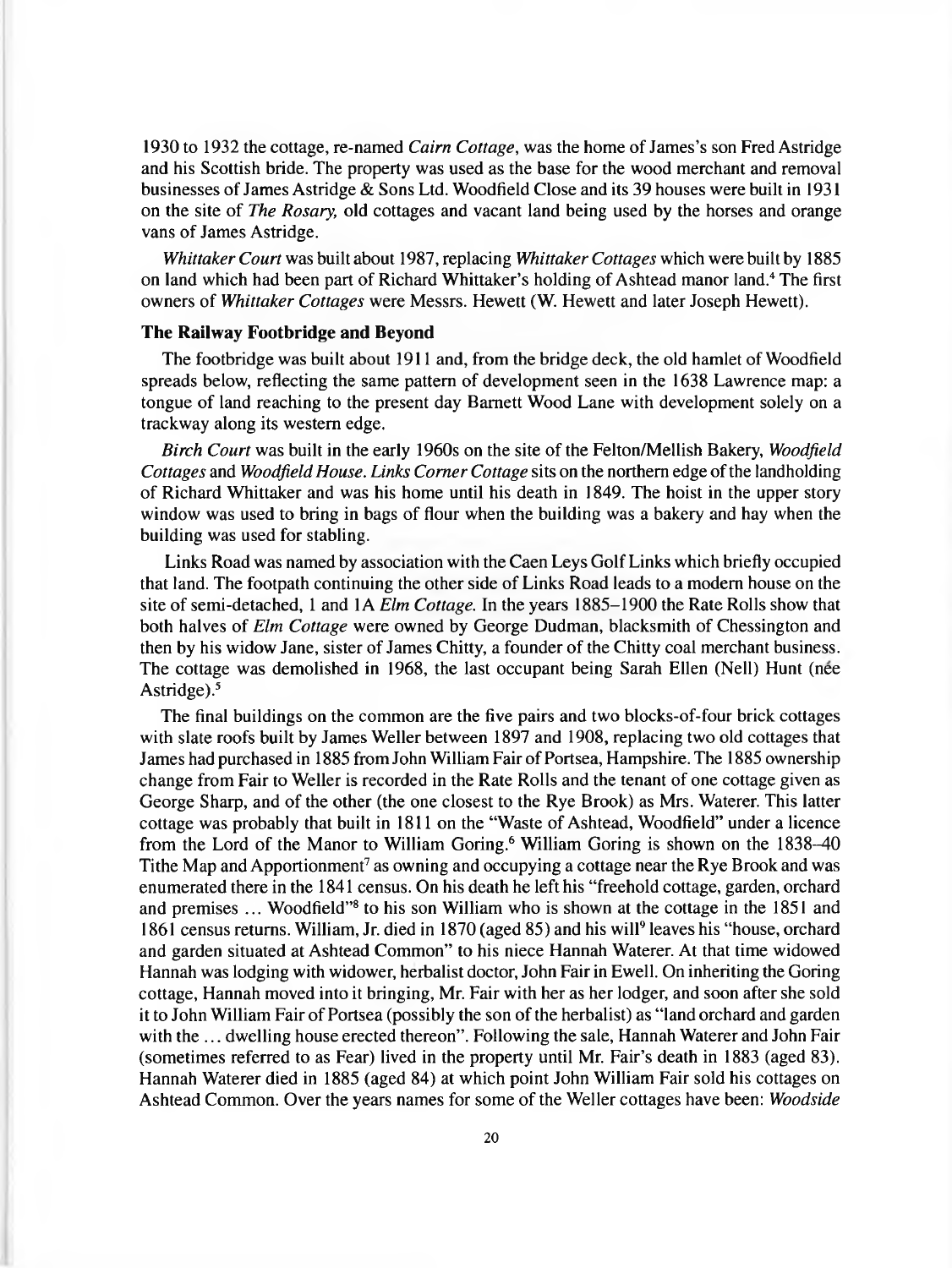*Cottage, Holmwood, Rye Cottage, Yew Tree Cottage, Rumble Cottage* (previously *Providence Cottage), Fir Cottage, Norfolk Cottage, Ivy Cottage, Rose Cottage, Fairview, Oak Cottage, Ockham Cottage, Myrtle Cottage, Fern Cottage* and *May Cottage.* In the 1930s the weekly rents charged for these cottages ranged from just under eight shillings to fifteen shillings.



One pair of the Weller cottages

#### **The Cottagers of Woodfield and the Common**

"Inhabited by agricultural workers, life was very hard for the poor families who lived in [the cottages on the common]. Having many children and often lodgers, the overcrowded conditions led to sickness and a high mortality rate."<sup>10</sup> Of great assistance to the cottagers must have been the payments of cash, credits at local stores (including Feltons Bakery) and gifts of blankets detailed in the Ashtead Charities Account Books.<sup>11</sup>

Prior to the opening of the Barnett Wood Lane School in 1906, school-aged children of the common attended the National School in Dene Road. These extracts from the school log books<sup>12</sup> relate to sickness in the Filkins family of *Whittaker Cottages:* 5 June 1895 'David Filkins returned to school after being absent several months through illness'; 19 November 1897 'Mrs. Filkins came and took David away as the others had scarlet fever' and 3 March 1899 letter from Mrs. Filkins saying her younger children had whooping cough.<sup>13</sup> Despite their illnesses, Mrs. Filkins's eight children survived their childhoods.

As would be expected in a close-knit community, marriage partners were often found among neighbours, resulting in multiple relationships between the families who have made Woodfield and the common their home. Some of these families have been: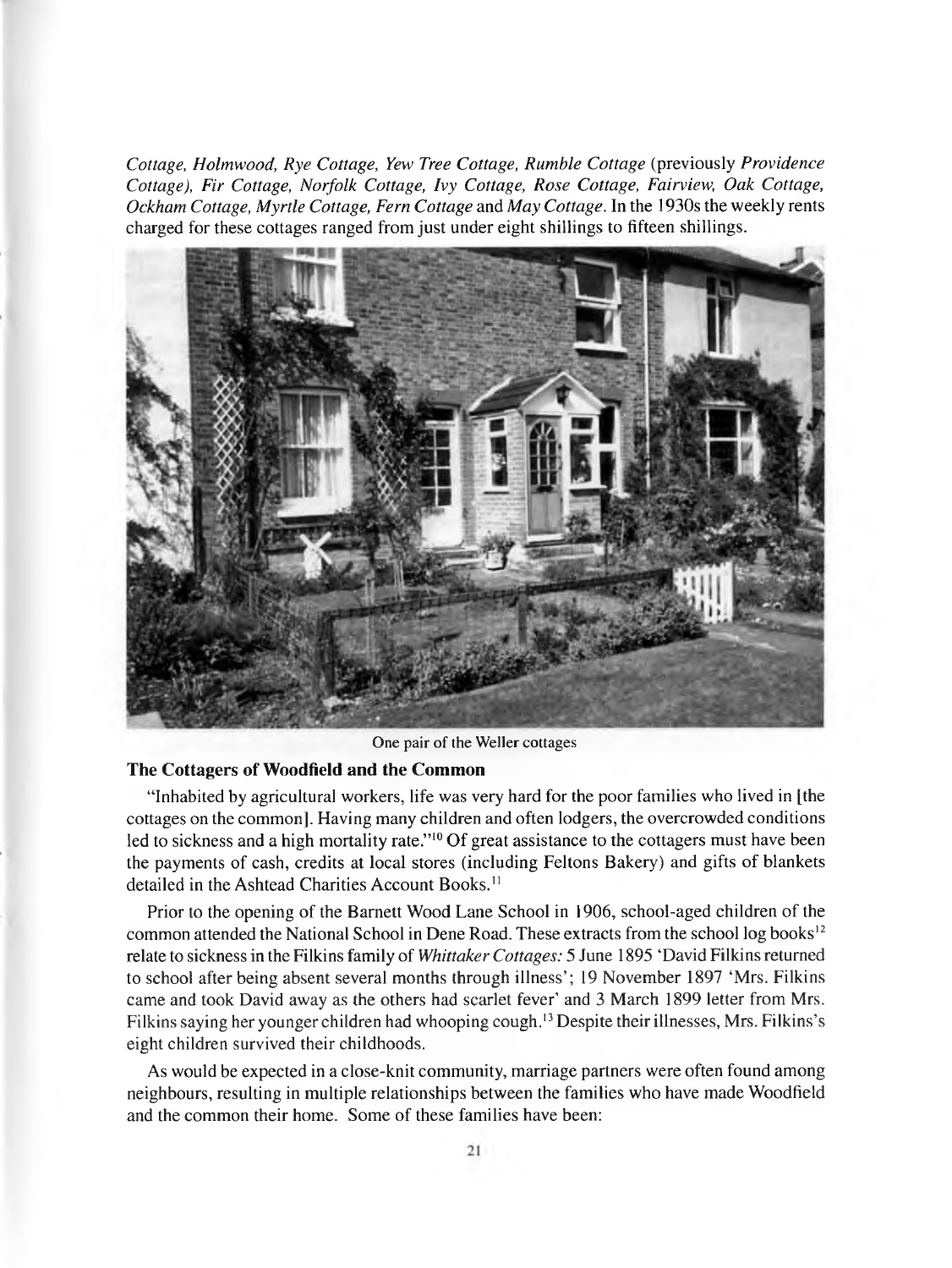ANSCOMBE: James Anscombe of Fetcham was in Ashtead by 1831 when he married Susanna Toone at St. Giles. One of their children, Thomas, lived in a cottage on the common with his Irish wife and their seven children one of whom was David, a bellringer at St. Giles and on enlistment in the WW1 army, a farrier,  $5'6/4''$  tall weighing 140lbs. The combination of bellringing and horse shoeing would be a natural fit with being employed at the Rectory Lane forge of the Wyatt brothers and Victor Schafer, in his reminiscences of the forge, recollected a farrier called Dave, "a narrow-built slender man ... a great theologian; always ready to probe into the whys and wherefores of life".14

ASTRIDGE: John Astridge (bom Cliddesden, Hampshire) and his wife Hannah (nee Street) were living on the common by 1871. The couple's four sons were all connected with the common: George purchased land at the southern end of Woodfield; Charlie, a bricklayer, built *Hazeldene* and *Meadow Edge* on George's land; Harry set up a shoe-repair business in Gladstone Road which at one point operated from George's land, and Jim purchased land near the railway and set up a wood merchant business there which later moved to a shop at the top of Woodfield Lane leaving a removal business to operate from Woodfield. Jim's family also had a hardware shop in the village in the 1950s. John Astridge was still living on the common at his death at the age of 92.

BOXALL: Between 1778 and 1783 Arthur Boxall was an apprentice wheelwright in North Chapel, Sussex. He married Anne Whittington in Kirdford, Sussex just before Christmas 1788 and by 1790 Arthur and Anne were in Ashtead being examined on their settlement.<sup>15</sup> Three of Arthur and Ann's children (probably their eldest) were baptised together on September 9, 1798 at St. Giles with the parish register notation "all of different ages", such delay in having children baptised could be an indication of religious non-conformity. In the 1802 Wyburd survey and the 1839 Tithe Map Arthur Boxall is shown living on the common near Barnett Wood Lane<sup>16</sup> and his sons James and Thomas also had homes on the common. Thomas married Elizabeth, daughter of Parkhurst Steadman and their grandson, Thomas Boxall and his wife Eliza, lived at *Oak Villas* (on Steadman land) and then *Whittaker Cottages.* Thomas and Eliza's son, Lewis "Jum" Boxall ran a car body repair business on former Steadman land *(Elm Croft)* in the 1950s and Thomas and Eliza's son Thomas George Boxall still lived in *Whittaker Cottages* in the 1930s.

FELTON: Three children of John and Elizabeth Felton of Betchworth made their homes in Ashtead: Their daughter Rebecca following her 1846 marriage to John Haseman of Ashtead; their son Frederick following his 1853 marriage to Eliza Weller in Ashtead (he purchased part of the Whittaker land in 1860 on which he built *Woodfield House* and set up a bakery); and their son Henry, a baker on the common in 1871. It was Henry's grandson, Joe Felton, who ran the well-stocked ironmonger's shop in Ashtead village in the 1920s.<sup>17</sup>

HASEMAN: Ewell-born John Haseman was in Ashtead by October of 1823 when he married Catharine Davis at St. Giles and set up home in the Northfield area. Two of their children lived on the common: Mary Ann with her husband James Johnson and Rebecca with her husband George Haynes. More recently members of the Haseman family lived in *Norfolk Cottage* on the common. John and Catherine also had a son John who became a builder and lived in The Street.

HAYNES: Two branches of the Haynes family of Mickleham made their homes on Ashtead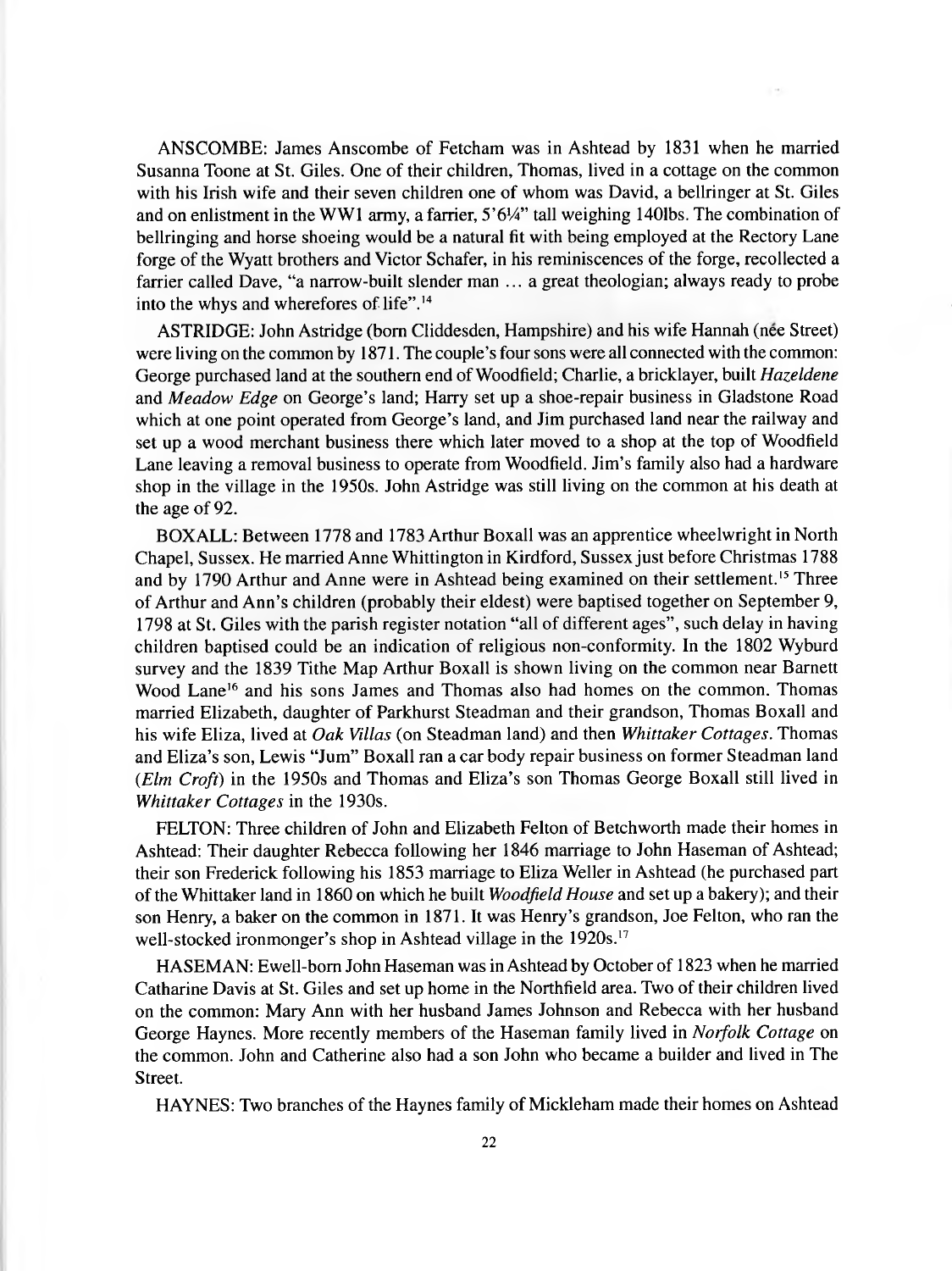Common: One branch represented by Hannah, widow of Edward Haines, who lived on the common in 1851 and her son George and his wife Rebecca (nee Haseman) who lived on the common in 1871 and 1881, the other branch represented by Mary, widow of John Haynes, who lived on the common 1896-1900 and her son Walter who lived in *Woodfield Cottages* in 1908. Walter's Leatherhead-born grandfather, George Haines and his wife Lucy arrived in Ashtead by 1846 and approximately 100 years later Walter's three sons Ernie, Reg and Stanley established the Haynes furnishings shop in Woodfield Lane near its junction with The Street. After the death of George Haines, Lucy married widower Yearley Hogsden (father-in-law of her daughter Mary).

HOGSDEN: George Hogtrough (probably bom Abinger 1757 son of William Hogtrough) was in Ashtead by 1785 when he is in the land tax records as renting a house from William Stone. The following year baptisms for George's 13 Hogtrough children began at St. Giles. The children simplified their surname to Hogsden and George himself was buried as George Hoggsden. In 1841 two of George's sons, Henry and Haley (baptised Allie and from 1861 known as Yearley) lived on the common with their families as did George Hogsden, a nephew of Henry and Yearley and his son Albert who lived in *Whittaker Cottages* from 1916-1928. The William Hogsden who had a shop and post office in the village was also a nephew of Henry and Yearley. In fact, it is likely that all Ashtead Hogsdens are descended from George and Mary Hogtrough.

HOLLAND: Abinger-bom Thomas Holland and his wife Mary arrived in Ashtead from Ockley about 1855. Eight children (and a lodger) have been found for them. Thomas and Mary lived on the common in 1861 and 1871 and at least three of their daughters continued their education beyond the school leaving age and became teachers. The youngest of the three, 15-year old Rosa, was a pupil teacher at the Dean Road school from 1880-1884 (her younger sister Jessie substituting when Rosa was absent) and in January of 1885 Rosa began a two-year course at the Bishop Stortford Training College where she qualified as a teacher. She did not live in Ashtead again.<sup>18</sup>

MELLLISH: William Mellish, carpenter and gardener was born in Thames Ditton in 1804 and, with his wife Susannah and young family, moved from Reigate to Ashtead Common about 1837. William and Susannah's son William probably learned the bakery trade in Ashtead for as a young man he was a baker in Walton on Thames where he married Charlotte King. William later had his own bakery in Cannon Street, St. Albans where he died. William and Charlotte's son, William Robert Mellish was born in Walton-on-Thames and after serving with the 8<sup>th</sup> Hussars (and marrying) in Canterbury, he brought the Mellish family back to Ashtead by purchasing the Felton Bakery on the common shortly before his father's death in 1891. The purchase of the bakery no doubt came about through his wife Emma (née Parfitt) who was Eliza Felton's niece and who, as a 9-year old, had lived with her aunt at the bakery. William and Emma lived in *Woodfield House* and built up a very successful bakery and catering business which survived into the late 1930s.

PRAGNELL: Railway-signalman Benjamin Pragnell of Hampshire was in Ashtead by 1881 and in 1884 married Louisa, granddaughter of Parkhurst Steadman. Benjamin and Louisa lived in the Steadman household until Louisa and her 10-day old son died in 1893. Benjamin stayed in the area, married again and had at least one child before he died in 1911. His widow lived at 2 *Oak Villas* where a Fred Pragnell lived in 1950.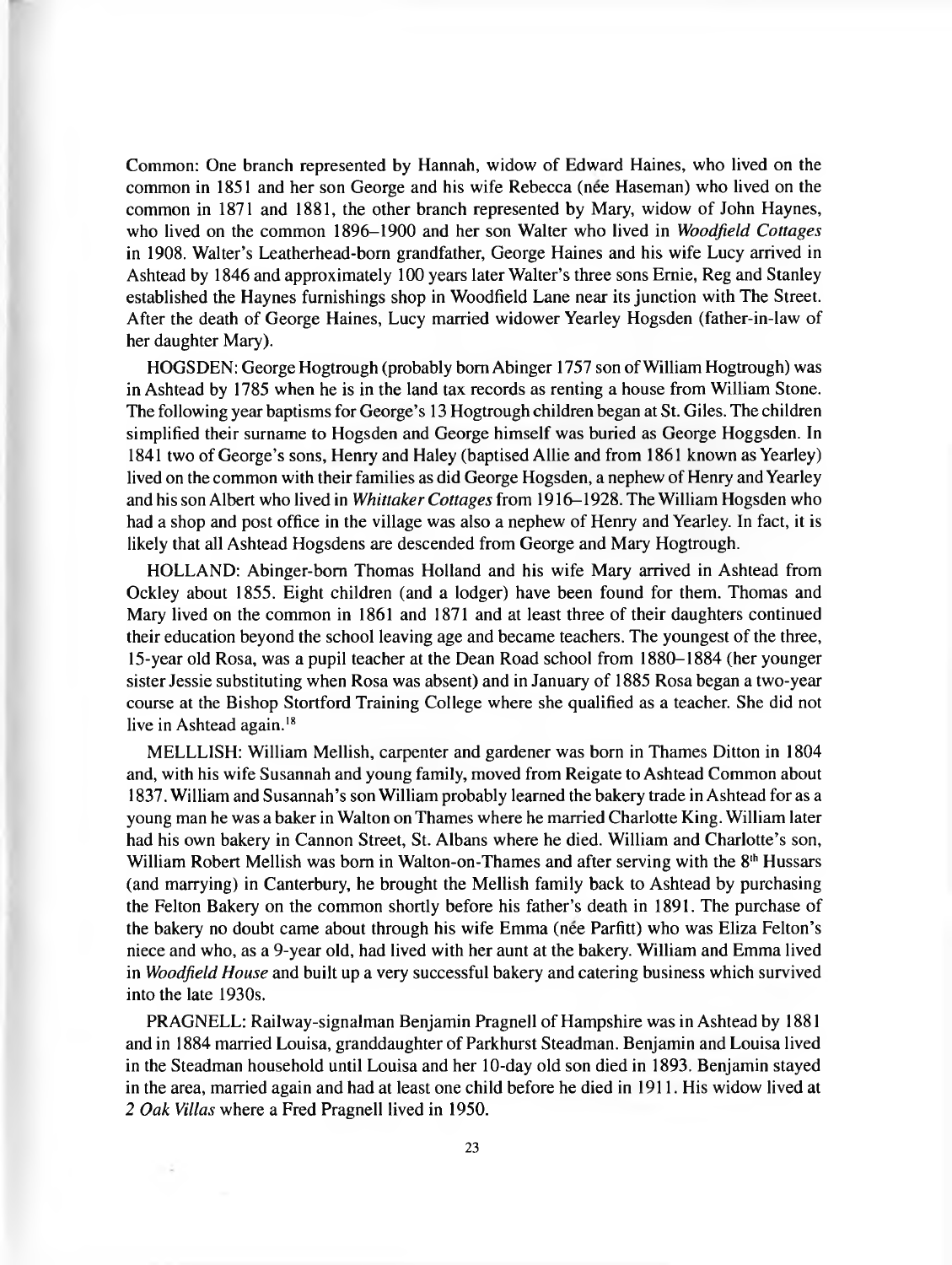STEADMAN: Parkhurst (Park) Steadman (illegitimate son of Parkhurst Greenfield and Mary Steadman) was bom in Billingshurst, Sussex in 1765 and brought to Ashtead for baptism. He married Elizabeth Jarman and in 1808 they began the Steadman occupation of Ashtead manor land in Woodfield held by the Jarman family. Park and Elizabeth had five children, a son married into the Longhurst family, daughters married into the Boxall and Sayer (of The Brewery Inn) families and a granddaughter married Benjamin Pragnell.

STONE: Chessington-bom John Stone and his wife, Jemima (nee Bundle) married in Headley in 1807 and arrived in Ashtead by 1811. Two of their children were to set up homes on the common: George and his wife Ann Street and Jemima and her husband George Penfold. After the birth of their eighth child in 1852 the Penfolds moved their still growing family to Epsom before settling in Fetcham. Two grandsons of John and Jemima married girls from the common and made their homes there: Benjamin Stone and Sarah Sharp and William Stone and Elizabeth Jane Johnson who lived in *Elm Cottage.*

VENN: Richard Venn (born 1815 Wisborough Green, Sussex) was in Ashtead by 1838 when he married Horsham-born Barbara Longhurst at St. Giles. The couple rented a cottage near Woodfield's junction with Barnett Wood Lane from Miss Bailey of Epsom and had 10 children there. The Venn children married into the Arthur and Weston families of Ashtead Common.

WATERER: Yearley Waterer (a descendant of the 1736 marriage of Thomas Waterer and Martha Yearley) arrived in Ashtead from Ockham by December of 1805 when his son Henry was baptised at St. Giles. In 1851 Yearley's son, Joseph and his wife Ann Elizabeth lived on the common with their children Joseph, Elizabeth, Yearley and Lydia. By 1857 the family had moved to Epsom Common. This family is not connected with Mrs. Waterer of the Goring cottage on Ashtead Common.

WESTON: James (from Esher) and Jane (from Epsom) Weston and their two Malden-born children arrived in Ashtead by 1847 and were living on the common in 1851. Two of their children retained their connection with the common: Alfred who lived in *Woodfield Cottages* in 1928 and Ellen who married Richard Venn in 1870 and set up home near the Felton bakehouse. Ellen and Richard Venn were living apart by 1881 when Ellen was a live-in servant at *Meadowlark,* Ashtead and their three children were living with their grandparents, James and Jane Weston. Richard has not yet been found in the 1881 census but later census returns show him living with his brother Edwin in Ashtead and the three children (Josiah, Amy and Annie Kate) continuing to live with their Weston grandparents. Annie Kate married fellow common-dweller Joseph Henry Bailey and in 1911 they were providing a home for Annie Kate's mother Ellen.

#### **World War One**

During the summer of 1914 Europe was drawn into armed conflict and on August  $7<sup>th</sup>$  Lord Kitchener, the war minister, appealed for men aged 18-30 (soon raised to 35) to volunteer. The following year 40-year olds were being accepted and the oldest Ashtead man found to have enlisted was a 50-year old in 1917.

The Surrey Recruitment Registers<sup>19</sup> show the first Ashtead man to step forward in August of 1914 was 26-year old Frank John Filkins of *Whittaker Cottages* who was killed just one month before the war ended. The other 17 residents of the common known to have joined the army are, in enlistment order: Herbert Mellish (*Woodfield House),* Alfred John Sharp (*Woodfield Cottages),*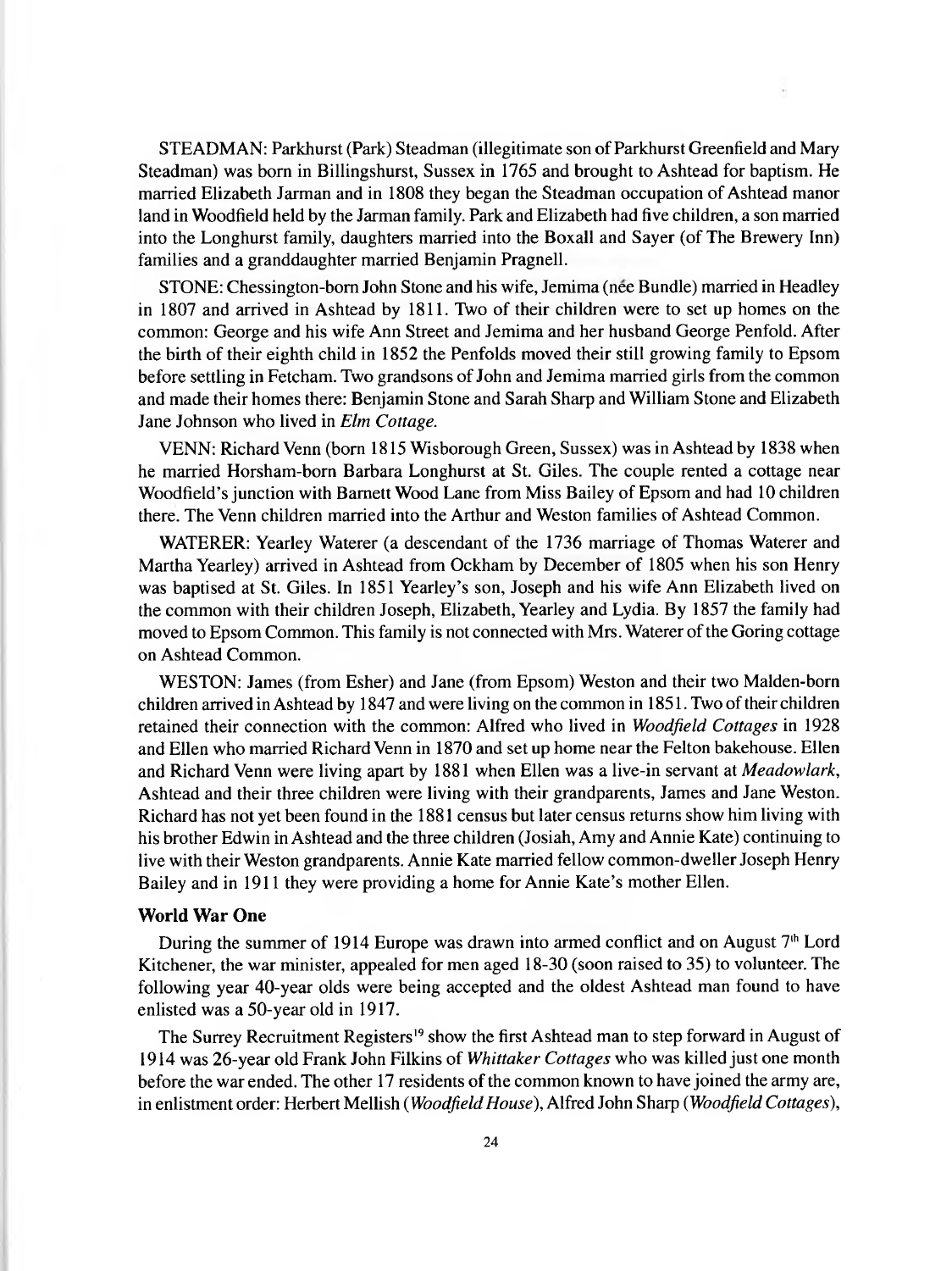Charles Bertie Stone (*Woodview*), Frank Haseman *(Norfolk Cottage)-,* Albert George Smith *(Whittaker Cottages),* Victor Hogsden *(Whittaker Cottages),* William Stone *(Elm Cottage),* Edward G. Mellish *(Woodfield House),* James Astridge *(Ockham Cottage),* Leonard P. Pritchard *(Oak Villas),* Albert Hogsden *(Whittaker Cottages),* George F. Pragnell *(Oak Villas),* Sydney A. Filkins *( Whittaker Cottages),* Francis William Frewin *(The Common),* Allen Stone *(Elm Cottage),* James Thomas Stone *(Elm Cottage)* and H.P Flindlay *(Woodfield House).* In addition Harry Burfitt *(Whittaker Cottages),* son of Thomas Boxall's wife Eliza, enlisted in the navy and died at the Battle of Jutland on *H.M.S. Tipperary* - the handful of survivors from the ship were found on a raft singing "It's a long way to Tipperary" to identify themselves.

When these soldiers were home on leave, uniforms of the Army Veterinary Corps, the Bedfordshire Regiment, the Durham Light Infantry, the East Surrey Regiment, the Lancashire Fusiliers, the Middlesex Regiment, the Royal Field Artillery, the Royal Horse and Field Artillery, the Royal Fusiliers, the Royal West Surrey Regiment (on Ernest Haffenden whose wife Emily was living at *Oak Cottage)* and the Yorkshire Regiment would have graced the cottages of Woodfield and the common.



James Astridge of *Ockham Cottage* in his WW1 Durham Light Infantry uniform. He caught malaria while in Salonika but had a busy working life (establishing two businesses) and died at the age of 74.

#### **ACKNOWLEDGEMENTS**

With sincere thanks to Les and Janice Hammond for sharing their information on the cottages purchased by James Weller, and to Brian Bouchard for sharing his knowledge of the area, investigating planning applications and providing information from the 1887 Tithe Reapportionment Map.

#### **NOTES**

- 1. Lever, R.A. 1991 Stewards' Letters to Col. Howard of Ashtead Park. *Proc. L.&D.L.H.Soc.* 5, 112-125
- 2. SHC ACC 598/8/1-17, 9/1-3, 10/1-3
- 3. Williams, B. 2002 Occupiers of Customary Acre of Land Lying in the Woodfield. *Proc. L.&D. L.H.Soc. 6,* 153-157
- 4. Davies, H.J. 2000 The Cottage in Ashtead Where Whittaker Lived. *Proc. L.&D.L.H.Soc.* 6, 87-89
- 5. Hoad, G. 2007 Some Memories of *Elm Cottage* and Woodfield, Ashtead, as told by Kathleen Whitehead. *Proc. L.&D.L.H.Soc. 7,* 21-25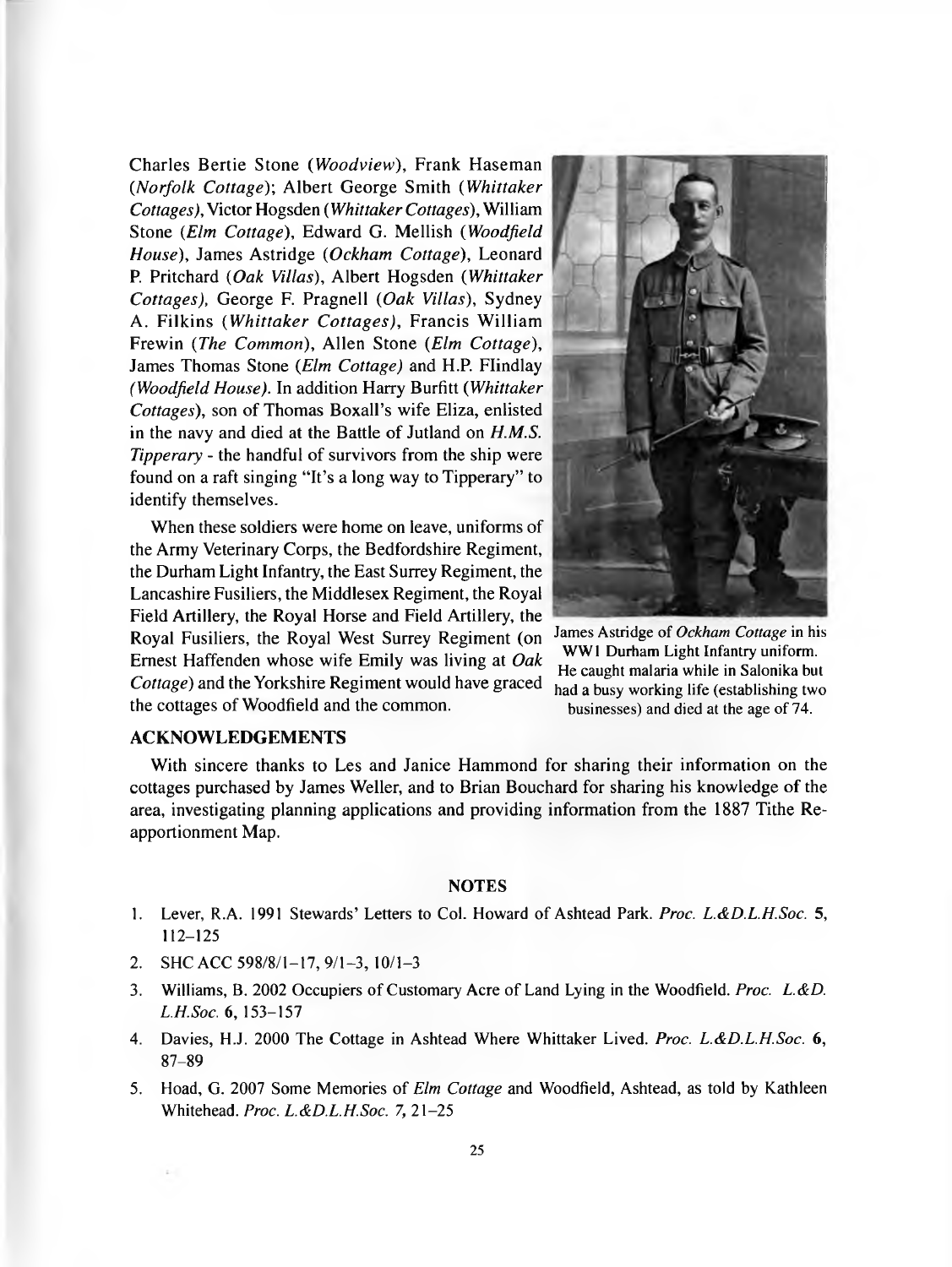- 6. Bouchard, B. 2007 Development of the Hamlet of Woodfield. *Proc. L.&D.LH.Soc.* 7, 10-16
- 7. SHC 864/1/9-10
- 8. Proved PCC August 8, 1843
- 9. Proved March 31,1870
- 10. *Ashtead Images of England* Tempus Publishing Limited 1999 p. 67
- 11. SHC ATDGIL/16/4/2
- 12. St. Giles C of E School SHC 6196/1/1-30
- 13. Posted on the entry for Whittaker's Cottages on the website of the Weald & Downland Open Air Museum at Singleton ([www.wealddown.co.uk\)](http://www.wealddown.co.uk)
- 14. Schafer, V. 2005 Life in the Rectory Lane Forge, Ashtead *Proc. L.&D.L.H.Soc.* 6,266
- 15. Petty Sessions Minutes [West Surrey Family History Society Record Series 8]
- 16. Bouchard, B. 2007 Development of the Hamlet of Woodfield. *Proc. L&D.LH.Soc.* 7, 10-16
- 17. Worsfold, M. 1998 *Ashtead The Street in the 1920s* (p. 10)
- 18. Holland, John personal communication
- 19. Published on CD by The Surrey History Trust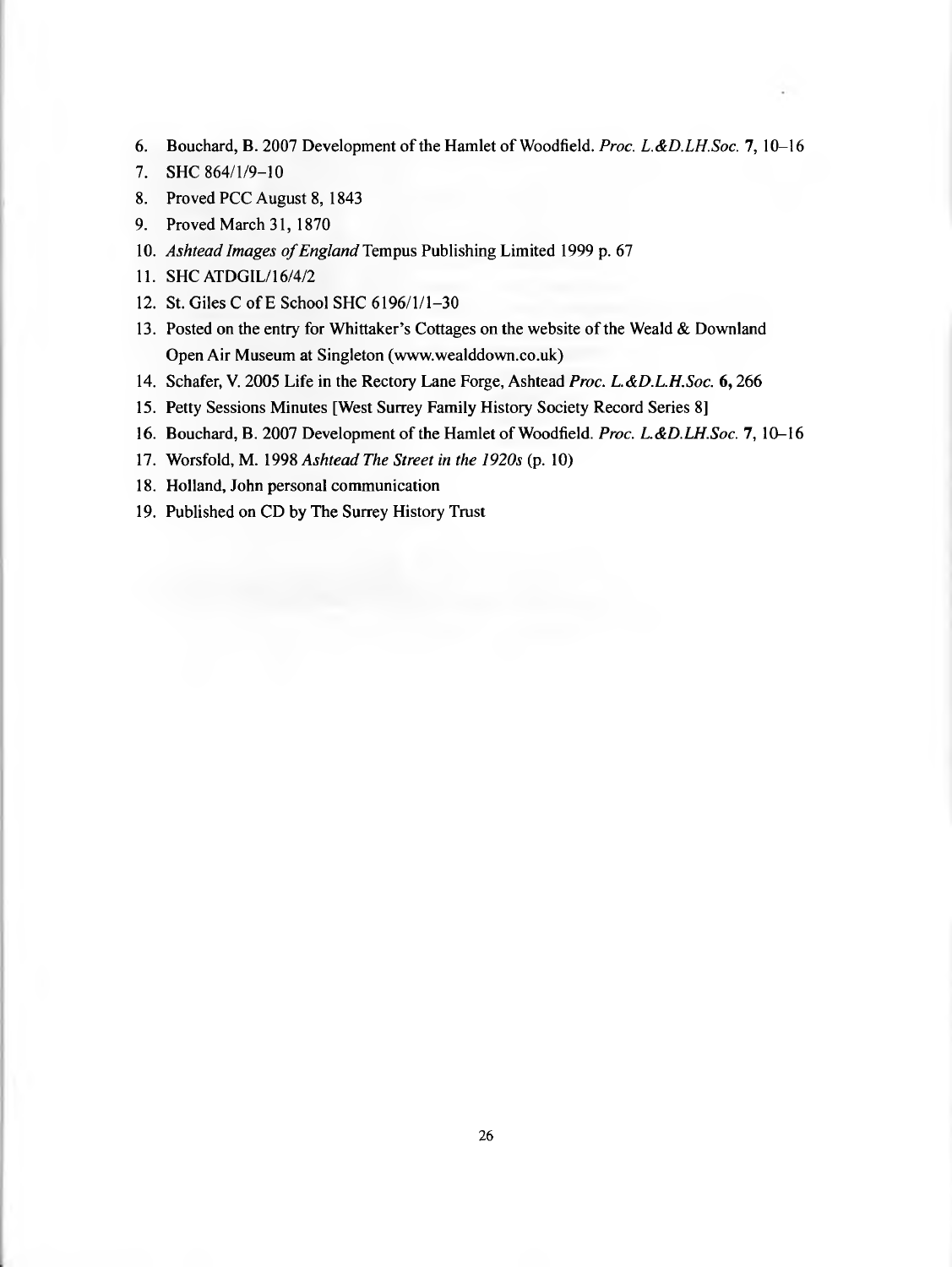## <span id="page-28-0"></span>**GEORGE WELLER 1887-1917** By GWEN HOAD

The war memorial outside St George's Church, Ashtead, lists the names of those killed in the two World Wars. There is one name at the very bottom, which looks very much like an afterthought and in a way it was. The name is George Weller and this is his story as far as we know it. His family have preserved much memorabilia from his brief service in World War I, but I have tried to find out something about his background before that.

George's father was William James Weller, bom in 1847 in Oxshott. He had lost both parents before he was 4 years old, when he was a schoolboy living in The Street with his grandmother, Mrs Elizabeth Boughton aged 67, who was born in Fetcham. In 1861, now 14 years old, he was still living with his grandmother, now 77, and his grandfather, Joseph Boughton, an agricultural worker of 78 who was bom in Leatherhead. In 1871 William was an unmarried agricultural worker living in The Street. In that same year he went to New Zealand on one of the clippers, which took 105 days to reach Dunedin. He stayed there, probably working as a shepherd, until 1875 when he returned to Surrey.

In 1879 he married Emily Champion and by 1881 he was working as a shepherd at Thirty Acres Bam Farm, or Farm Homestead, which Sir Thomas Lucas had acquired, along with Ashtead Park House, as lot number 1 in the Howard Estate Sale in 1880. It was later owned by Pantia Ralli from 1889. That area of Ashtead was ideal for sheep as it was on the chalk downland, with its lush grass. William and Emily lived in one of the two cottages facing the southern end of Park Avenue at the junction with Shepherd's Walk, later known as *Ermyn Lodge.* At one time, Park Avenue was a long tree-lined drive connecting Shepherd's Walk with *Ashtead Park*



*Ermyn Lodge*, Ashtead The Weller family at *Ermyn Lodge*; George is at back, right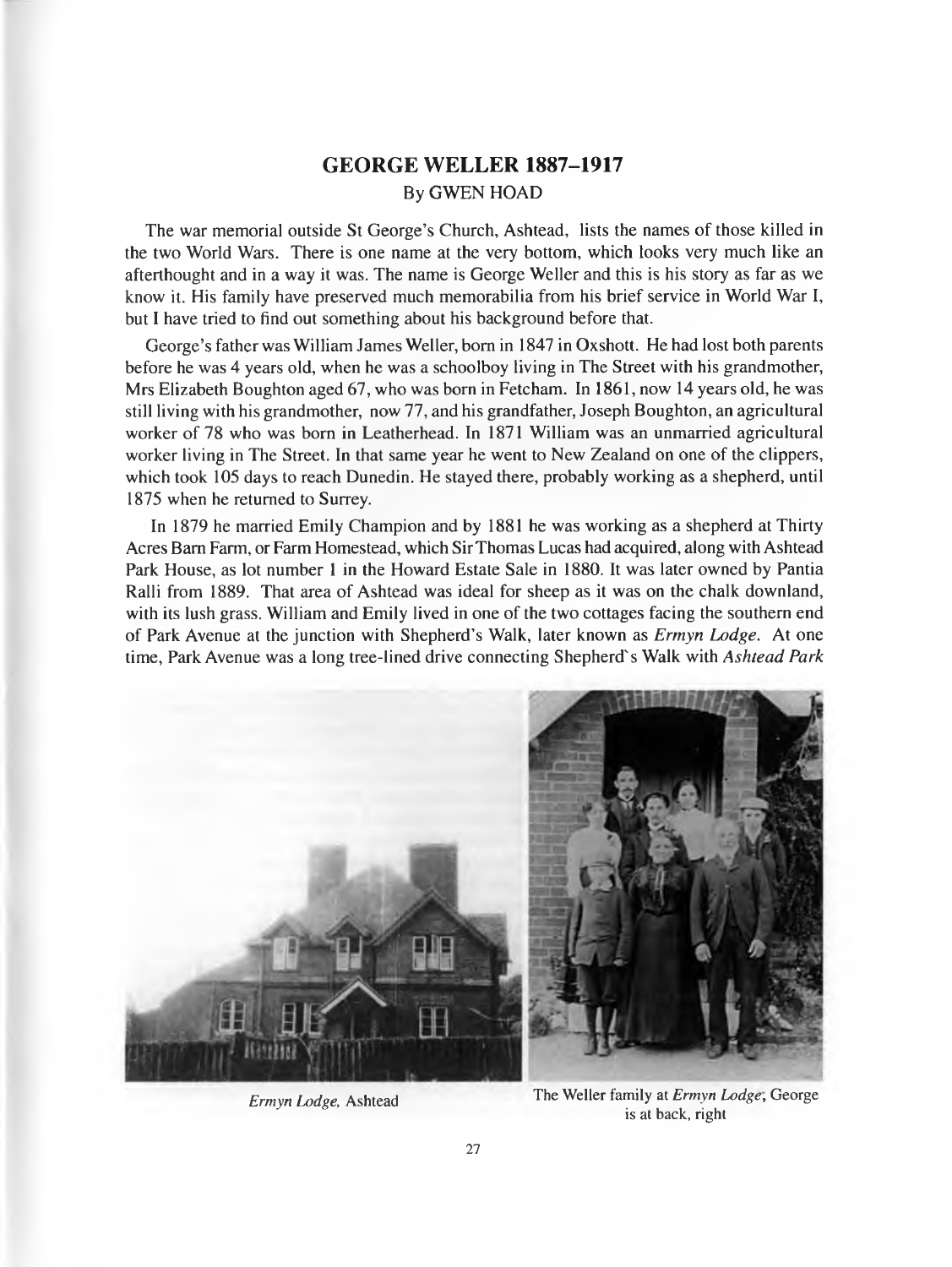*House,* the manor house, but by this time it finished opposite the wall surrounding the park at Park Lane. Cottages which were about the same age as *Ermyn Lodge,* and were called *Avenue Cottages,* still survive in Park Lane at this point, but may now be one dwelling. The avenue no longer exists as such, but forms the drive to *The Limes,* where the remains of some old trees can be seen. *Ermyn Lodge* itself has been replaced by *Ermyn Lodge Stud.* The property was bought in 2005 by the current owners, who built a new house and stables on the site.

Here William and Emily raised their growing family:- Lilian May was born in 1879 in Dorking; Mary (or Polly) in 1881 at Wilsons Lodge on Brockham Hill. George himself was born in 1887; he and his later siblings, (William James b. 1882, Edward (Ted) b. 1884, Elizabeth (Tots) b.1890 and Herbert b.1892 who died in infancy),were all bom in Ashtead. Lilian May later (1902) married James Weller, the farmer at *Woodfield Farm-,* she was considerably younger than him but predeceased him in 1929. The two families at *Woodfield Farm* and *Ermyn Lodge* were extremely close to each other, and there was much visiting between them. Emily died of a stroke in 1908 aged 59 and William died suddenly in 1911 aged 64.

William, junior, worked as a milk roundsman at *Woodfield Farm* until the round was sold to W.Kelsey in The Street. He and his elder brother George and George's friend, EW.Skilton, all went to work in the Kodak photographic plate and film works in Ashtead, formerly Cadett and Neall Ltd, in about 1901. When Kodak moved their operations to Wealdstone, Middlesex in 1908, George and F.W.Skilton went with them, but William stayed in Ashtead.

George met his future wife, Ada Ellen Wooster, bom in August 1888, in Wealdstone where they lived in the same road. In April 1910 George and William junior went to Canada on the S.S*.Corsican* (Allan Line), George ending up in Toronto and William in Vancouver. George sent a postcard to Ada from the ship; he sent many postcards and letters to Ada when he was away from home, some of which have survived. In 1912 the S.S *.Corsican* hit an ice-berg in the same area and within a week of the Titanic disaster, but suffered only superficial damage as her speed was only 5 knots as opposed to the 26 knots of the Titanic. The ice-field was about 70 miles wide and 2 miles deep, with a considerable number of ice-bergs of tremendous size.

In 1911 Ada followed George out to Canada, and they were married in Toronto on 5th June in that same year. Sometime after the birth of their only child, Phyllis, on June 10th 1912, and after the start of World War 1, they returned to Wealdstone. It is not known exactly when this was, but presumably George continued to work at *Kodaks* on his return, and it was from here that he enlisted in the Royal Fusiliers (City of London Regiment) 13th Battalion, which had been formed at Hounslow on September 13th 1914. We know that he probably enlisted in early 1917 as a postcard exists postmarked "Dover" and dated 9 May 1917, in which he says he is coming home on leave. Another postcard was sent to Phyllis in which he asks her to save the postcards he is sending her, and maybe her mother will buy her an album to put them in. She certainly did save them! A letter sent to Ada but unfortunately undated, written on YMCA paper, and headed North Fall Meadows, Dover (a tented camp near Dover Castle?) says he is "going to France tomorrow Thursday so don't get worried too much for I shall be alright for a week or two anyway and with God's help I shall come back to you my darling. I shall trust in God to guide me so don't you worry. I know you can't help it but try to be a brave little girl for my sake for I am going out with a good heart. I hope to return very soon but I feel sure I shall come back".

A letter dated 26th June 1917 was sent to Ada from a Field Post Office somewhere in France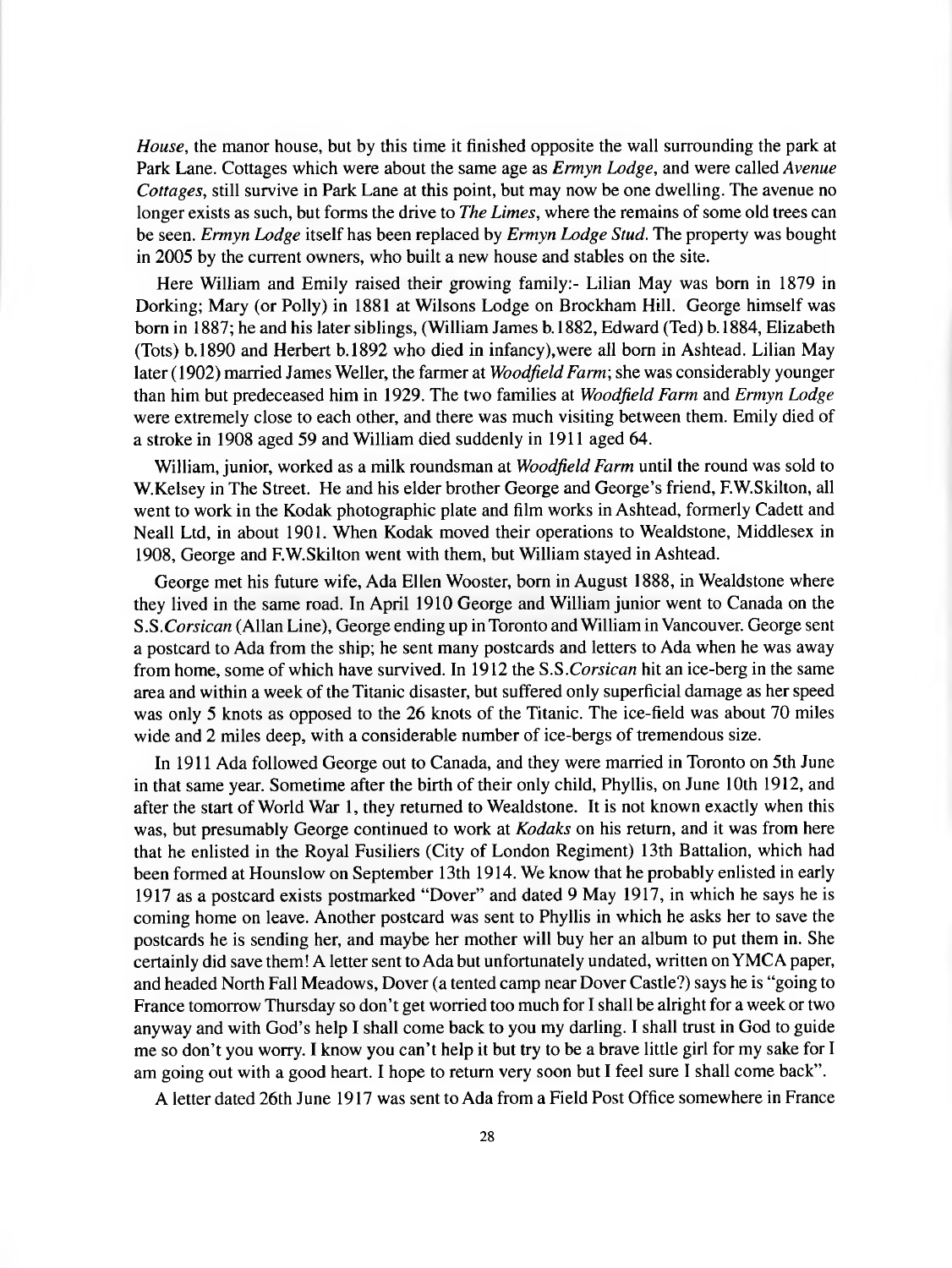

George Weller in 1908 at *Ermyn Lodge* George Weller at the *Kodak* works

in which he says:- "we are on the move, we have marched about 35 miles in 3 days with full pack so you can guess we are about fed up. You can guess my feet are pretty tender. I could hardly move when we got here. I am more than sorry to hear about Albert getting gassed. I hope it is not too bad that is one of the worst things we have got to deal with but I shouldn't think he is very bad if it was a gas shell but it affects the lungs. Well dear don't worry about me for I shall be alright. If you ever hear that I am wounded at all don't worry for I will let you know as soon as I can. Well dear the country here is very nice you would never think there was a war on if you didn't see the troops around and there are some around here".

Another letter, probably his last, was dated July 7th 1917. This paints a vivid picture of conditions in the battlefields of Ypres and Passchendaele. "I might as well tell you a little about the part where we are and how we go on as we are holding the line and I haven't anything else to write about but I don't want you to start to worry for there is no need for I am quite alright for God is guarding me. I am quite a different boy now for I think there is a God and that he will take care of me if I follow Him. You might think me different to when I left home but it makes you change when you have the little *(sic)* I have seen since I have been here. Well dear this part is nothing else but great shell holes hardly a yard between them for about 5 miles, some full of water, in fact there is something of everything laying about. Rifles, bayonets, shovels, picks, wagons smashed to bits, so you can guess what it looks like and how you feel. Well dear we have had it fairly quiet but Fritz woke us up last ... afternoon and all day Sunday. He wounded 9 of our company, the Major included who has died since of his wounds. He was a decent sort too and there was another one hit this Thursday". The 3rd Battle of Ypres (Passchendaele) on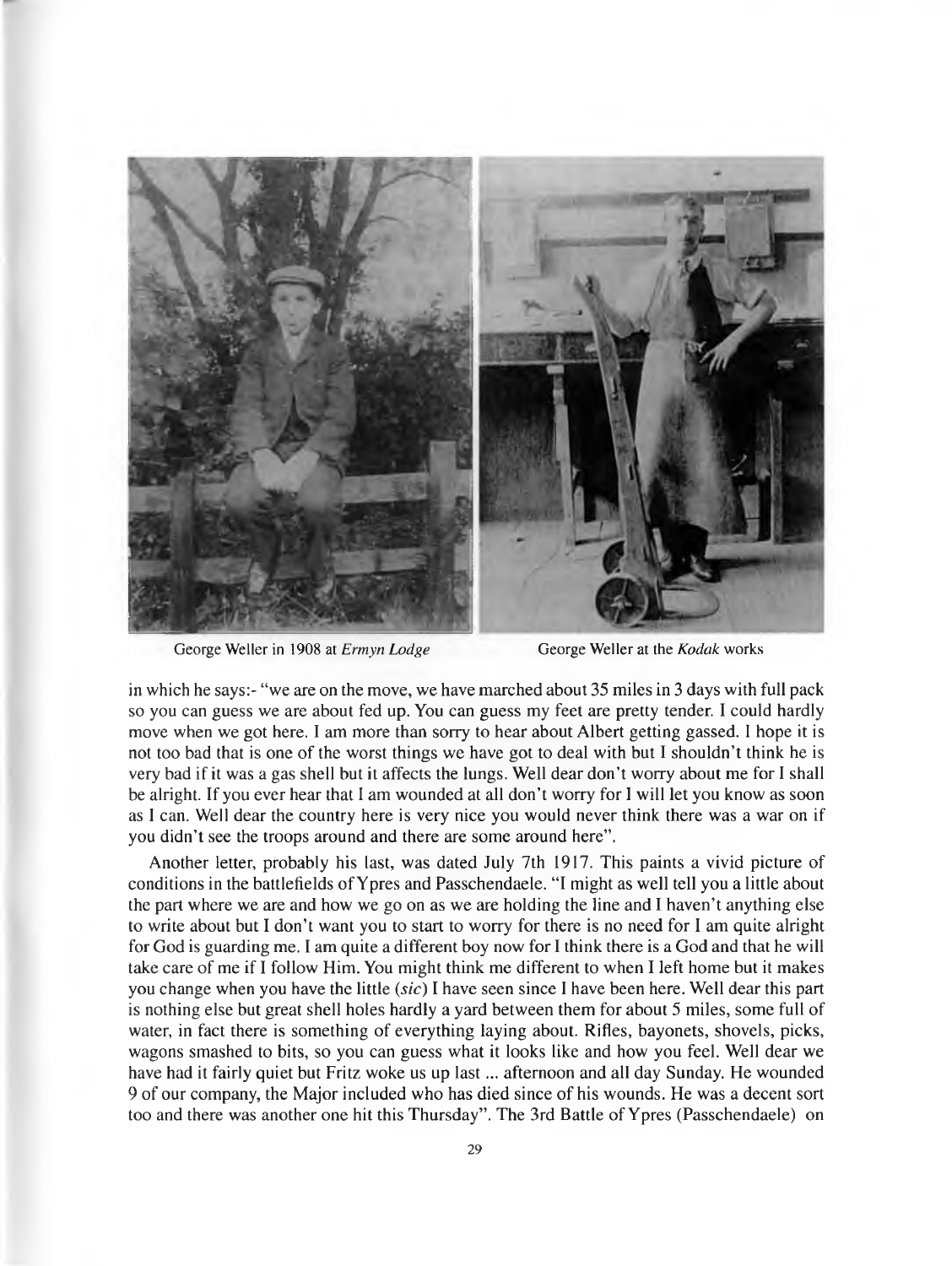the Menim Road to Pilken Ridges was launched on 31st July 1917.

The next we hear of George is in a letter to Ada from his great friend F.W.Skilton, written on August 10th 1917. in which he says:- "I am very sorry that it should be necessary to write to you, but George asked me some time ago if I would write you in the event of anything happening to him: and if you have not already heard from the War Office, you will know by this that it has happened. Sympathy is such a poor thing to offer at such a time, but believe me, you have my heartfelt sympathy. George was always a true chum, both when we worked together at Kodaks, and out here; and next to yourself, I shall miss him more than anyone. There is one small consolation, he could not have suffered any pain, it all happened so suddenly. It was last week, Thursday August 2nd, about 6 o'clock in the morning. A shell burst right in the trench where he was sitting, and there was absolutely no chance of escape. I would give everything I possess to bring him back again if only it were possible. I have had two chums out here from Kodak, one was young Jack Lidstone and the other was George, and now both have gone under, it is almost enough to make one wonder when one's turn is coming. I have had two very narrow escapes. Well I am very sorry I was not able to write before, but I did not go into the trenches this last time. Several of us including myself were left behind for a rest, when the battalion went up, so I did not know George had been killed until they came out of the line again.

My address is 51428 Pte F.W.Skilton, 11 Platoon, 8 Co, 13th Royal Fusiliers, BEF France.

If there are any questions you would like to ask, or anything you want to know, I will tell you all I possibly can, in the meantime, believe me to be yours very sincerely, F.W.Skilton".

An engagement at Pilken Ridge had finished on August  $2<sup>nd</sup>$  and the troops had returned to their trenches but a German shell killed George there on August 4th. He was 30 years old. The official notification of his death came in a letter to Ada from 2nd Lieut L.E.Baker written on 14th August 1917:- "I am deeply grieved to have to inform you of the death of your husband who was killed in action on the 4th inst. by a shell which burst in the front line trench. Death was instantaneous and a cross was erected over the grave. He is a great loss to the regiment as he was very popular with his friends and was a very good soldier. I sympathise with you very much and the Company share the same sentiments". Another letter followed from the Chaplain, F.Basil Davis, dated August 20th in which he says that George "was spared long suffering, as he was killed instantly. His grave is marked by a cross bearing his name and regiment and will be carefully looked after".

It appears that F.W.Skilton and 2nd Lieut L.E.Baker both survived the war but Skilton's friend "Jack" Lidstone was 19 year-old John Lewis Lidstone, 61816 13th Royal Fusiliers formerly 20976 East Surrey Regiment, killed on April 28th 1917. George's identity tags and other possessions were returned to Ada, but his grave was lost in the ensuing battles in the mud of Flanders. As a result his name is engraved on the Menim Gate, Memorial B, at Ypres, as having no known grave. George was awarded 2 medals; the British War Medal (Squeak) and the Victory Medal (Wilfred or Mutt & Jeff), but he did not get the 1914 Star Medal (Pip) as he was not in France within earshot of gunfire in 1914 and in fact he had not enlisted until much later.

Ada was absolutely devastated by George's death and sought solace from the family at *Woodfield Farm,* spending much time there. Her daughter Phyllis, who died recently at the age of 87, later took many of the photos of the farm, which still survive. The Weller family felt strongly that George's name should be on the war memorial even though he had not lived in Ashtead for a number of years before his death. They agitated for it to be included and, as he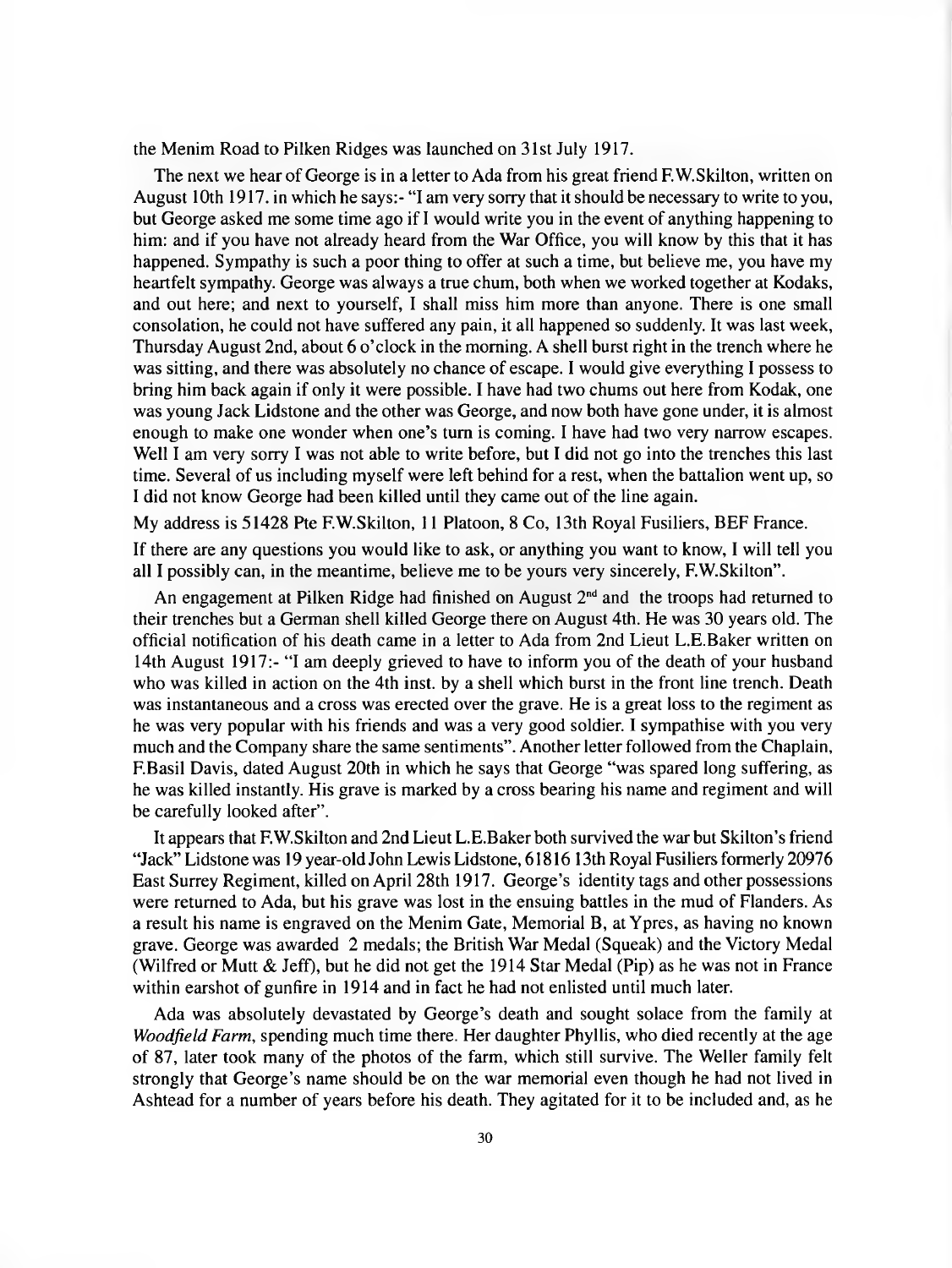was Ashtead bom and bred, it is fitting that his name is there. Better late than never!

I thank Janice and Les Hammond for allowing me to write this about Janice's great uncle and for letting me quote from their private letters, but they did much of the research. I also thank Brian Bouchard for helping me with details about World War I.